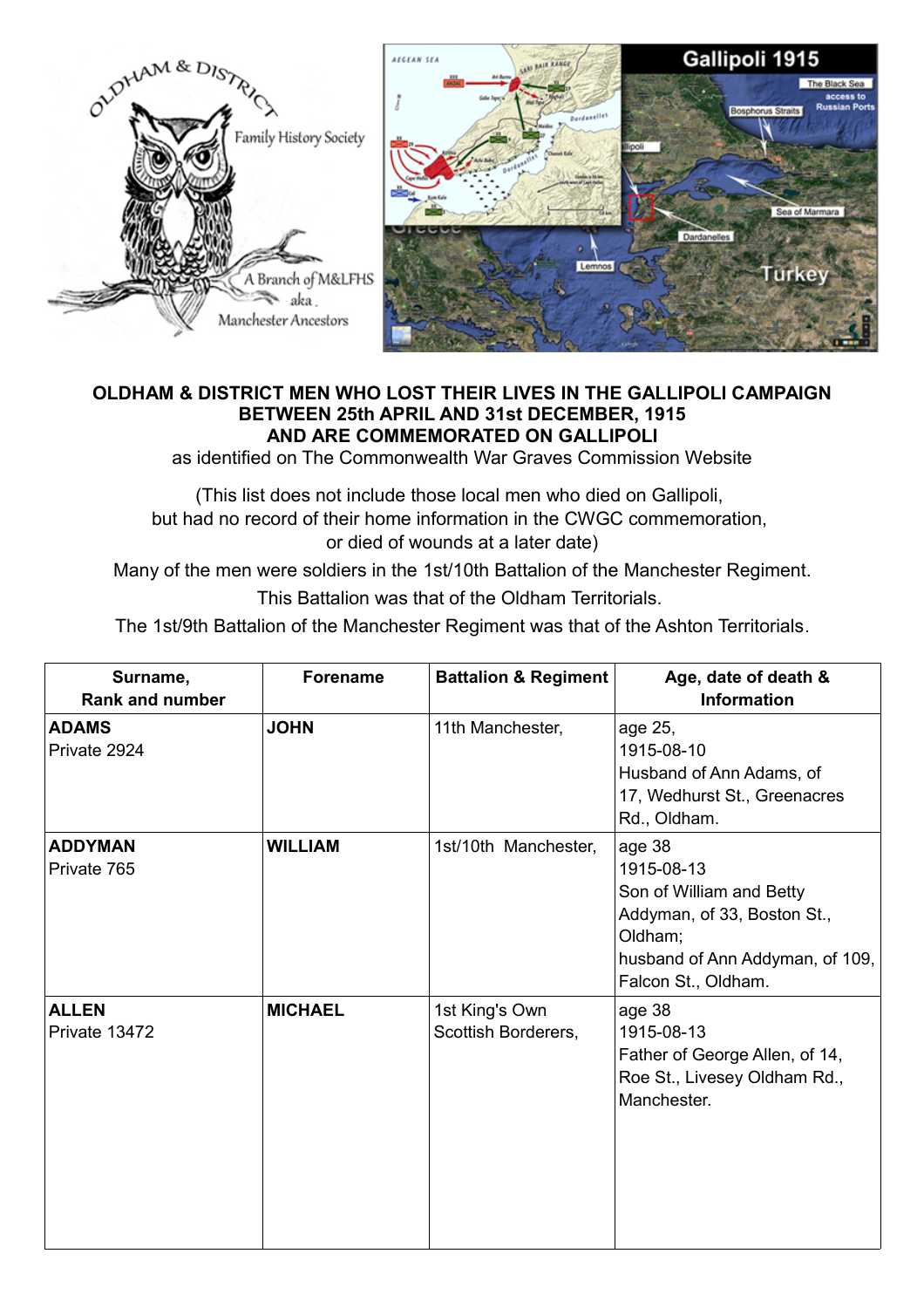| <b>ANDERTON</b><br>Private 965             | <b>JOHN CHADWICK</b>                  | 1st/10th Manchester,                              | age 24<br>1915--08-11<br>Son of William Lord Anderton and<br>Elizabeth Ann Anderton, of 245,<br>Rochdale Rd., Oldham.                                                                                                                              |
|--------------------------------------------|---------------------------------------|---------------------------------------------------|----------------------------------------------------------------------------------------------------------------------------------------------------------------------------------------------------------------------------------------------------|
| <b>ARROWSMITH</b><br>Private 15886         | <b>JAMES</b>                          | 6th Bn.<br>South Lancashire<br>Regiment           | age 22<br>1915-08-10<br>Husband of Alice Arrowsmith, of<br>40, Edmund St., Failsworth,<br>Manchester.                                                                                                                                              |
| <b>ASHTON</b><br>Private 2565              | <b>PERCY</b>                          | 1st/10th Manchester,                              | age 32<br>1915-08-13<br>Son of Mrs. Sarah Jane Ashton,<br>of 13, Cranbrook St., Oldham                                                                                                                                                             |
| <b>ASHWORTH</b><br><b>Private 10/1402A</b> | <b>ROBERT</b>                         | Wellington1st/10th<br>Regiment, N.Z.E.F.          | age 22<br>1915-08-08<br>Son of Mr. and Mrs. E. A.<br>Ashworth, of 115, Peel St.,<br>Gisborne. Native of Oldham,<br>England.                                                                                                                        |
| <b>BAGNALL</b><br><b>Second Lieutenant</b> | <b>PHILIP WALTER</b><br><b>JOWETT</b> | 6th Bn.<br>Royal Welsh Fusiliers,                 | age 19<br>1915-08-10<br>Only son of Capt. Walter George<br>Bagnall (Duke of Wellington's<br>Regt.), J.P., C.C., of Hawthorpe<br>Hall, Uppermill, Oldham, and<br>"Cintra," Llandudno, N. Wales,<br>and the late Edith Jane Bagnall<br>(nee Jowett). |
| <b>BAGNALL</b><br>Private 12394            | <b>SAMUEL</b>                         | 6th Bn.<br>The Loyal North<br>Lancashire Regiment | age ?<br>1915-08-09<br>Husband of Annie Elizabeth<br>Bagnall, of 25, Gerrard St.,<br>Ashton-under-Lyne.                                                                                                                                            |
| <b>BAGULEY</b><br>Private 9525             | W <sub>H</sub>                        | 1st Bn.<br>Lancashire Fusiliers,                  | age 36<br>1915-08-21<br>Son of the late James and Louisa<br>Baguley; husband of the late M.<br>A. Baguley. Of Oldham.                                                                                                                              |
| <b>BAILEY</b><br>Private 2214              | <b>HARRY</b>                          | 1st/10th Bn.<br><b>Manchester Regiment</b>        | age 21<br>1915-06-04<br>Son of Mrs. Mary Bailey, of 7,<br>Fleet St., Ashton-under-Lyne,<br>Lancs.                                                                                                                                                  |
| <b>BALLAGHER</b><br>Private 3321           | <b>JOHN</b>                           | 1st/9th Bn.<br><b>Manchester Regiment</b>         | age 26<br>1915-11-15<br>Son of James and Annie<br>Ballagher, of 147, Moss St.,<br>Ashton-under-Lyne, Lancs.                                                                                                                                        |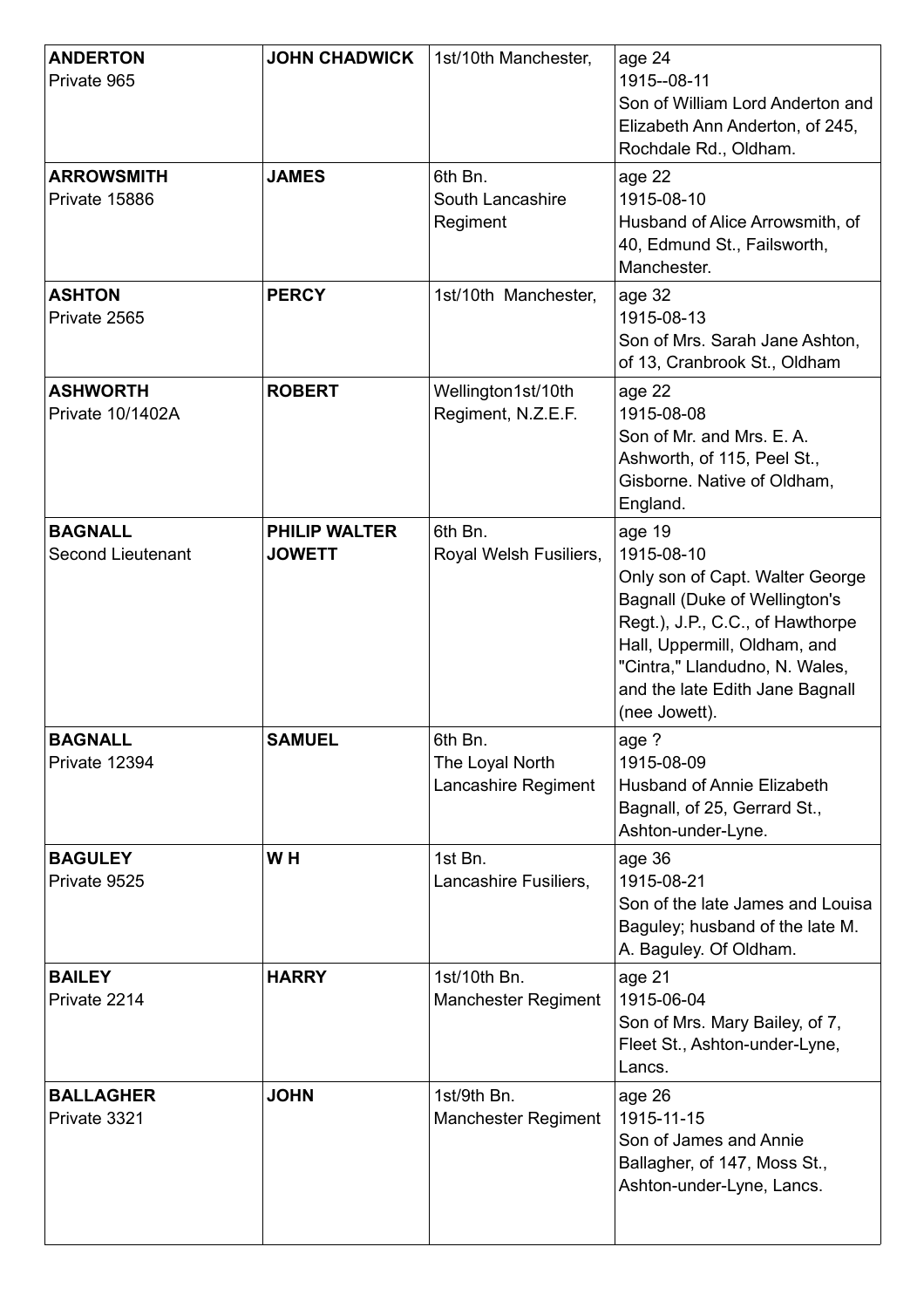| <b>BARKER</b><br>Private 1945         | <b>ALBERT</b>         | 1st/10th Bn.<br>Manchester                                                                | age 31<br>1915-06-04<br>Son of George William Barker, of<br>St. James St., Oldham; husband<br>of Alice Barker, of 31, Burnley St.,<br>Chadderton, Oldham.                                                                       |
|---------------------------------------|-----------------------|-------------------------------------------------------------------------------------------|---------------------------------------------------------------------------------------------------------------------------------------------------------------------------------------------------------------------------------|
| <b>BENNETT</b><br>Private 1740        | <b>JOSHUA</b>         | 1st/9th Bn.<br><b>Manchester Regiment</b>                                                 | age 19<br>1915-06-19<br>Son of Joshua and Annie<br>Bennett, of 72, Brook St, Ashton-<br>under-Lyne, Lancs.                                                                                                                      |
| <b>BEVERLEY</b><br>Sapper 43199       | <b>ROBERT WILLIAM</b> | 72nd Field Coy.<br><b>Royal Engineers</b>                                                 | age 29<br>1915-08-09<br>Son of George and Maria<br>Beverley, of Platt Yard, Uppermill,<br>Oldham; husband of Lucy<br>Beverley, of 35, Hey Top,<br>Greenfield, Oldham.                                                           |
| <b>BINNS</b><br>Private 12149         | <b>JOHN</b>           | 8th Bn. Duke of<br>Wellington's (West<br><b>Riding Regiment)</b>                          | age 30<br>1915-08-21<br>Son of Mrs. Hannah Binns, of 31,<br>Oldham Rd., Springhead,<br>Oldham.                                                                                                                                  |
| <b>BLACKBURNE</b><br>Major            | <b>JOHN GEORGE</b>    | 9th Bn. Sherwood<br>Foresters (Notts and<br>Derby Regiment)<br>Mentioned in<br>Despatches | age 42<br>1915-08-22<br>Son of John George Lees<br><b>Blackburne and Mary Shadforth</b><br>Boger Blackburne, of Dryclough,<br>Oldham; husband of Lilian<br>Monica Blackburne, of New<br>Century Club, Hay Hill, London,<br>W.1. |
| <b>BOWDEN</b><br>Serjeant 1526        | <b>FRANK</b>          | 1st/10th Bn.<br>Manchester                                                                | age 19<br>1915-08-09<br>on of Nancy Taylor (formerly<br>Bowden), of 88, Copster Hill Rd.,<br>Oldham, and the late Abraham<br>Bowden.                                                                                            |
| <b>BRADBURY</b><br>Private 1342       | <b>HERBERT</b>        | 1st/9th Bn.<br><b>Manchester Regiment</b>                                                 | age 24<br>1915-08-12<br>Son of James and Emily K.<br>Bradbury, of 86, Hope St., Hurst,<br>Ashton-under-Lyne.                                                                                                                    |
| <b>BRADLEY</b><br>Lance Corporal 1795 | <b>WILLIAM</b>        | 1st/7th Bn.<br><b>Lancashire Fusiliers</b>                                                | age 37<br>1915-08-07<br>Husband of Annie Bradley, of 17,<br>Roe St., Livesey St., Oldham Rd.,<br>Manchester.                                                                                                                    |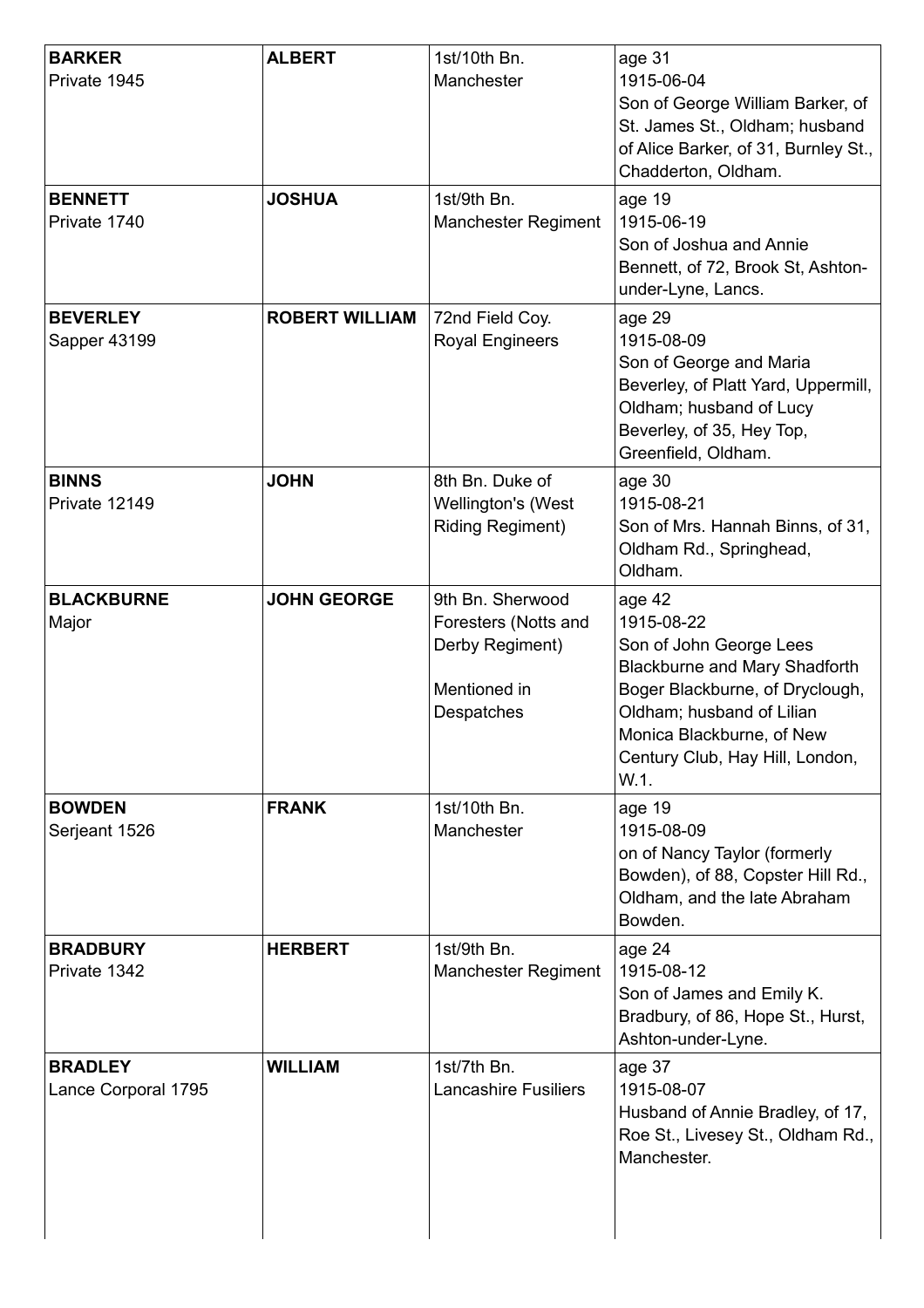| <b>BRIERLEY</b><br>Private 3262    | <b>JOHN WILLIAM</b> | 1st/10th Bn<br>Manchester                                                                      | age 39<br>1915-12-09<br>Son of George and Harriet Ellen<br>Brierley, of Oldham; husband of<br>Nellie Brierley, of 107, Burnley<br>Lane, Chadderton, Oldham. |
|------------------------------------|---------------------|------------------------------------------------------------------------------------------------|-------------------------------------------------------------------------------------------------------------------------------------------------------------|
| <b>BRIERLEY</b><br>Private 10/1423 | <b>FREDERICK</b>    | Wellington Regiment,<br>N.Z.E.F.                                                               | 24<br>1915-08-08<br>Son of Mrs. Mary Brierley, of 43,<br>Littlemoor Lane, Oldham,<br>England.                                                               |
| <b>BRINE</b><br>Private 4148       | <b>WILLIAM</b>      | 6th Bn. King's Own<br>(Royal Lancaster<br>Regiment)<br>Long Service and<br>Good Conduct Medal. | age 44<br>1915-08-10<br>Son of John and Sarah Bedford,<br>of Oldham. Served in the South<br>African War.                                                    |
| <b>BROMLEY</b><br>Private 2629     | <b>RICHARD</b>      | 1st/7th Bn.<br><b>Cheshire Regiment</b>                                                        | age 28<br>1915-08-14<br>Served as FOSTER. Brother of<br>Mrs. Maggie Lawrence, of 4,<br>Sandy Lane, Royton, Oldham.                                          |
| <b>BROWN</b><br>Private 1269       | <b>EDWARD</b>       | 1st/10th Bn.<br><b>Manchester Regiment</b>                                                     | age 21<br>1915-06-04<br>Son of Edward and Mary Jane<br>Brown, of 120, Cow Hill,<br>Chadderton, Oldham                                                       |
| <b>BROXTON</b><br>Private 8797     | <b>EDWIN</b>        | 1st/6th Bn.<br><b>Lancashire Fusiliers</b>                                                     | age 18<br>1915-06-05<br>Son of George and Elizabeth<br>Broxton, of 10, Hanson St.,<br>Oldham Rd., Middleton,<br>Manchester.                                 |
| <b>BUCKLEY</b><br>Private2224      | <b>WILLIAM</b>      | 1st/10th Bn.<br><b>Manchester Regiment</b>                                                     | age 19<br>1915-06-01<br>Son of William Henry and Mary<br>Buckley, of 39, Cornwall St.,<br>Werneth, Oldham                                                   |
| <b>BURGESS</b><br>Private 2088     | <b>RALPH HALL</b>   | "B" Coy. 10th Bn.<br><b>Manchester Regiment</b>                                                | age 21<br>1915-10-29<br>Son of James and Mary Ann<br>Burgess, of 310, Higher King St.,<br>Hurst, Ashton-under-Lyne.                                         |
| <b>BURGESS</b><br>Private 2087     | <b>JOHN</b>         | 1st/10th Bn.<br><b>Manchester Regiment</b>                                                     | age 20<br>1915-06-10<br>Son of James and Mary Ann<br>Burgess, of 310, Higher King St.,<br>Hurst, Ashton-under-Lyne, Lancs.                                  |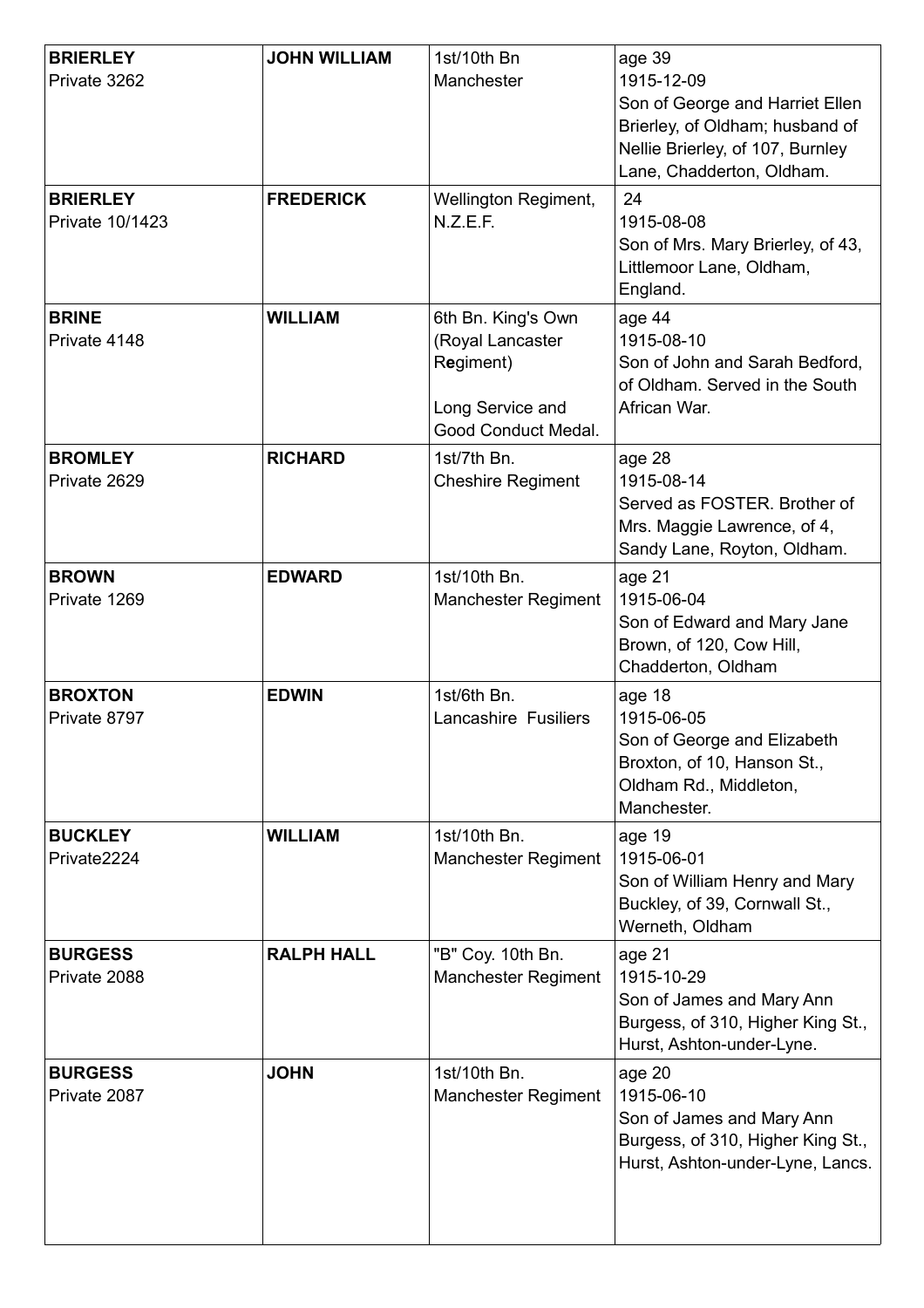| <b>BURKE</b><br>Private 996      | J C                              | 10th Bn.<br><b>Manchester Regiment</b>                                       | age 23<br>1915-06-14<br>Son of Michael and Mary Ann<br>Burke, of 82, Lincoln St.,<br>Werneth, Oldham, Lancs.                                                           |
|----------------------------------|----------------------------------|------------------------------------------------------------------------------|------------------------------------------------------------------------------------------------------------------------------------------------------------------------|
| <b>BUSTIN</b><br>Private 13561   | <b>ROBERT</b>                    | 6th Bn.<br>East Lancashire<br>Regiment                                       | age 24<br>1915-07-24<br>Son of Joseph and Elizabeth<br>Bustin, of 15, James St.,<br>Failsworth, Manchester.                                                            |
| <b>CAMPBELL</b><br>Private 12344 | <b>DANIEL</b>                    | 6th Bn.<br>King's Own (Royal<br>Lancaster Regiment)                          | age 22<br>1915-08-10<br>Brother of Margaret T. Campbell,<br>of 38, Central Avenue, Greenfield,<br>Oldham                                                               |
| <b>CARRUTHERS</b><br>Corporal 7  | <b>CHARLES</b><br><b>WILLIAM</b> | 8th Bn.<br><b>Manchester Regiment</b><br>Served in the South<br>African War. | age ?<br>1915-08-07<br>Husband of Margaret Ellen<br>Carruthers, of 22, Harrowby St.,<br>Collyhurst St., Oldham Rd.,<br>Manchester, Served in the South<br>African War. |
| <b>CHADWICK</b><br>Private 2330  | <b>HAROLD</b>                    | "B" Coy. 1st/9th Bn.<br><b>Manchester Regiment</b>                           | age 21<br>1915-08-09<br>Only son of William and Mary<br>Chadwick, of Llangefni Place,<br>Mossley Old Rd., Ashton-under-<br>Lyne.                                       |
| <b>CHANDLEY</b><br>Private 1900  | <b>GEOFFREY</b>                  | 1st/10th Bn.<br><b>Manchester Regiment</b>                                   | age 33<br>1915-06-04<br>Husband of Amy Chandley, of 14,<br>Iona St., Oldham.                                                                                           |
| <b>CHAPPELL</b><br>Private 8383  | <b>GEORGE</b>                    | 2nd Bn.<br>Hampshire Regiment                                                | age 22<br>1915-05-27<br>Son of Mr. and Mrs. Chappell, of<br>1, Hale Lane, Failsworth,<br>Manchester.                                                                   |
| <b>CHEETHAM</b><br>Private 2305  | T                                | "D" Coy. 1st/10th Bn.<br><b>Manchester Regiment</b>                          | age 22<br>1915-06-04<br>Son of Jane Cheetham, of 6,<br>Armitage St., Oldham, and the<br>late John James Cheetham.                                                      |
| <b>CLABER</b><br>Private 2096    | <b>THOMAS</b>                    | "B" Coy. 1st/10th Bn.<br><b>Manchester Regiment</b>                          | age 47<br>1915-06-03<br>Husband of Mrs. Bridget Thorpe<br>(formerly Claber), of 63,<br>Hawksley St., Hollinwood,<br>Oldham.                                            |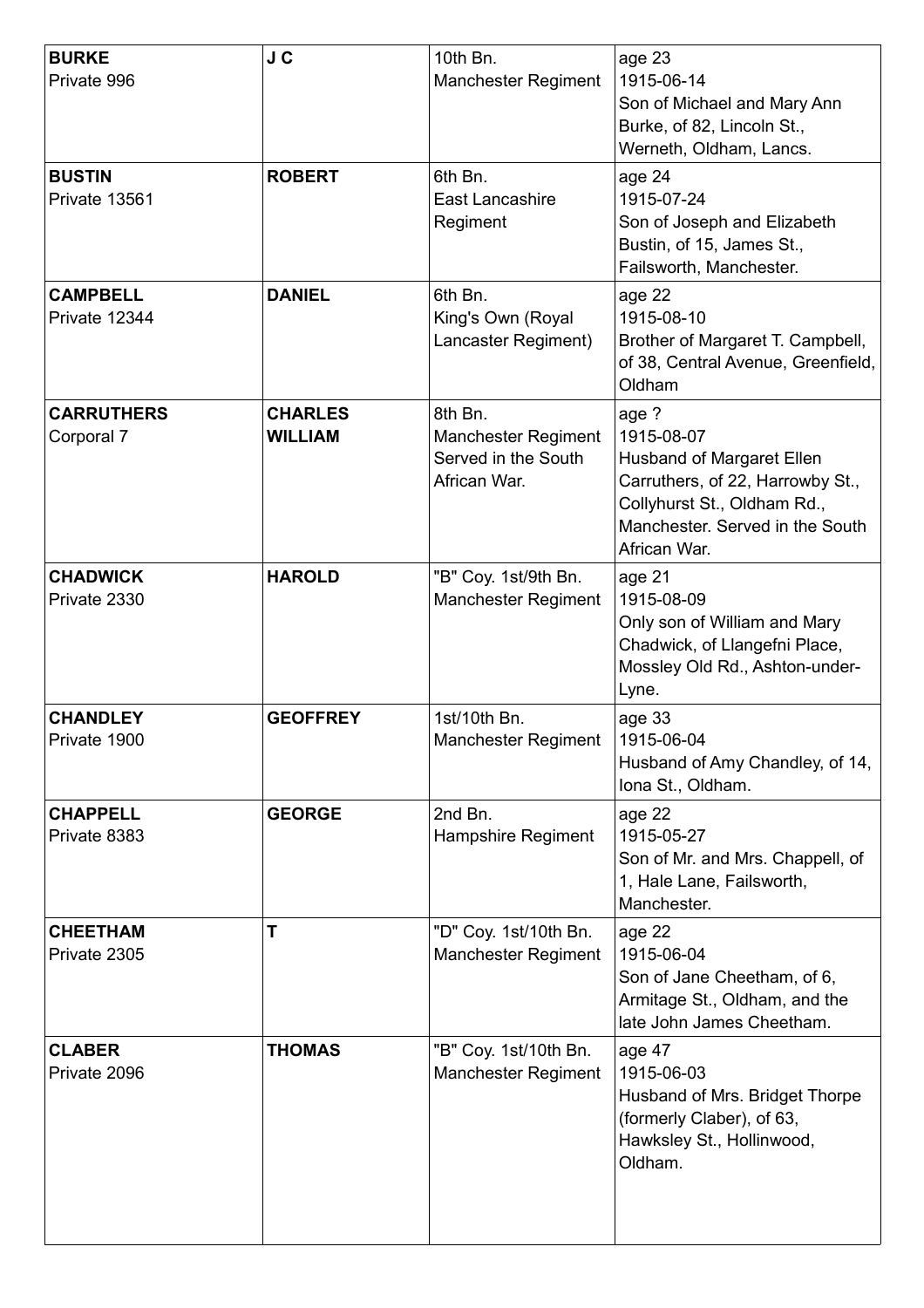| <b>CLANCY</b><br>Private 2052   | <b>JAMES</b>         | 1st/10th Bn.<br><b>Manchester Regiment</b>                            | age 17<br>1915-06-04<br>Son of James and Martha Ann<br>Clancy, of 63, Napier St. West,<br>Oldham.                        |
|---------------------------------|----------------------|-----------------------------------------------------------------------|--------------------------------------------------------------------------------------------------------------------------|
| <b>CLEGG</b><br>Private 2897    | <b>HARRY</b>         | 1st/9th Bn.<br><b>Manchester Regiment</b>                             | age 24<br>1915-09-04<br>Son of Mrs Mary Clegg, of 9,<br>Abingdon St., Ashton-under-Lyne,<br>Lancs.                       |
| <b>CLOUGH</b><br>Private 3747   | <b>PERCY</b>         | "R" Coy. 11th Bn.<br><b>Manchester Regiment</b>                       | age 28<br>1915-08-07<br>Son of Mrs. Rachel Courtney, of<br>2, Saxon Place, King St., Hurst,<br>Ashton-under-Lyne, Lancs. |
| <b>COLEMAN</b><br>Corporal 673  | <b>JOHN</b>          | 1st/10th Bn.<br><b>Manchester Regiment</b><br>llen Tracey (formerly C | age 24<br>1915-08-07<br>Husband of Eoleman), of 31,<br>Cheapside, Oldham.                                                |
| <b>COLLIER</b><br>Private 955   | <b>FRANK</b>         | 1st/4th Bn.<br><b>Welsh Regiment</b>                                  | age ?<br>1915-08-10<br>Brother of Mrs. M. I. Hall, of 26,<br>Percival St., Oldham.                                       |
| <b>CONNELL</b><br>Private 3323  | <b>ALBERT EDWARD</b> | 11th Bn.<br><b>Manchester Regiment</b>                                | age 27<br>1915-08-22<br>Son of George and Elizabeth<br>Ellen Connell, of 15, Herbert St.,<br>Watersheddings, Oldham.     |
| <b>CONNOLLY</b><br>Private 1740 | <b>ARTHUR</b>        | 1st/10th Bn.<br><b>Manchester Regiment</b>                            | age 20<br>1915-06-04<br>Son of Maria Connolly, of 98,<br>Eldon St., Oldham, and the late<br>James Connolly.              |
| <b>COOK</b><br>Private 3082     | <b>WILFRED</b>       | 1st/10th Bn.<br><b>Manchester Regiment</b>                            | age 23<br>1915-08-14<br>Son of Thomas and Mary Ann<br>Cook, of Whams House, Den<br>Lane, Hey, Lees, Oldham.              |
| <b>COOPER</b><br>Private 18170  | <b>JOHN WILLIAM</b>  | 1st Bn.<br><b>Lancashire Fusiliers</b>                                | age 24<br>1915-11-30<br>Son of Mr. and Mrs. James A.<br>Cooper, of 70, Falcon St.,<br>Oldham.                            |
| <b>COSGROVE</b><br>Private 5831 | <b>HARRY</b>         | 1st Bn.<br><b>Lancashire Fusiliers</b>                                | age 35<br>1915-06-04<br>Husband of Sarah Cosgrove, of<br>413, Oldham Rd., Manchester.                                    |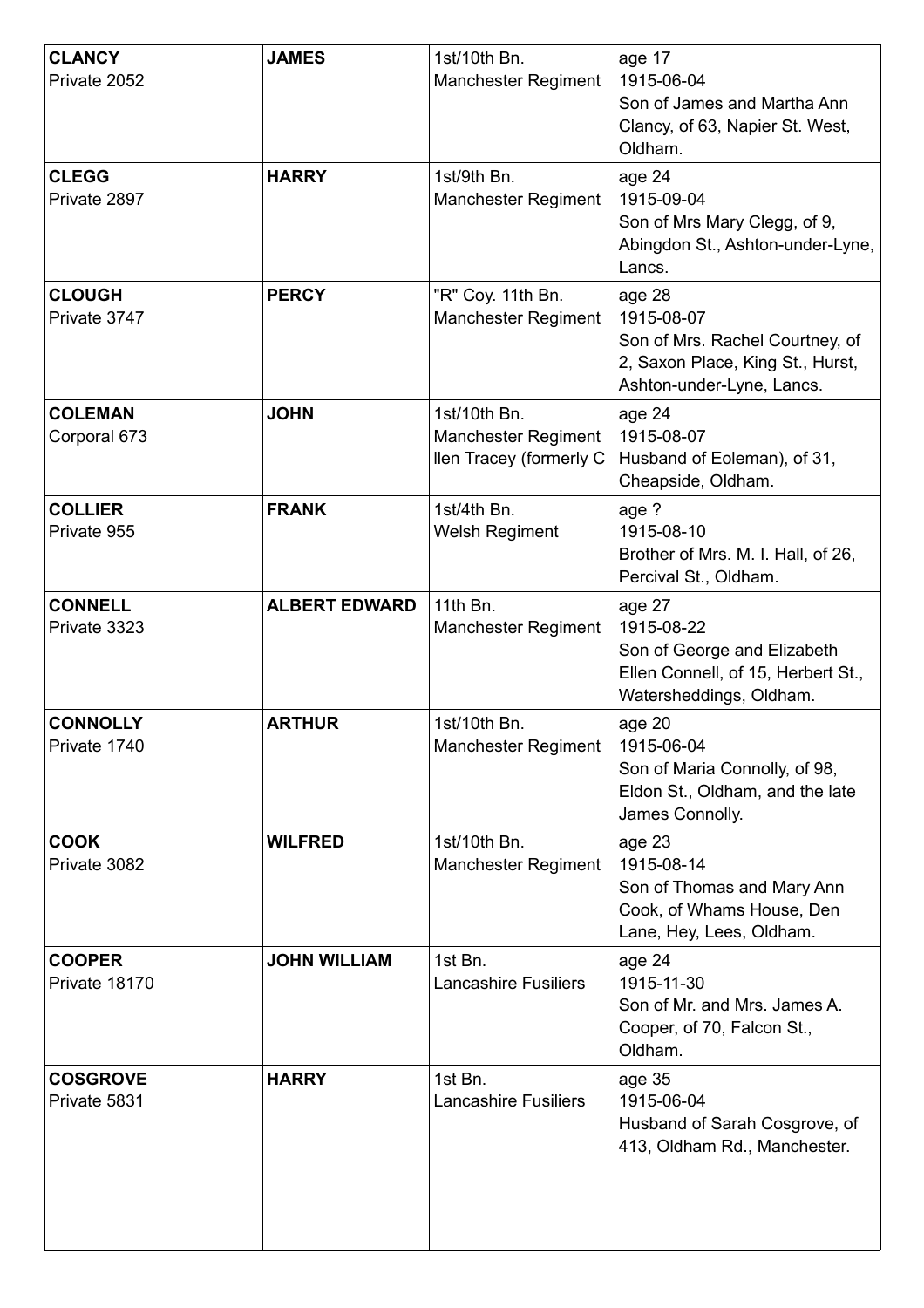| <b>CRAWSHAW</b><br>Private 1624    | <b>GILBERT</b><br><b>MONTAGUE</b>   | "A" Coy. 10th Bn.<br><b>Manchester Regiment</b> | age 19<br>1915-08-13<br>Son of Herbert and Ada Annie<br>Crawshaw, of 13 Roscoe St.,<br>Mumps, Oldham.        |
|------------------------------------|-------------------------------------|-------------------------------------------------|--------------------------------------------------------------------------------------------------------------|
| <b>CREW</b><br>Lance Corporal 1470 | <b>THOMAS HENRY</b>                 | 1st/10th Bn.<br><b>Manchester Regiment</b>      | age 21<br>1915-06-04<br>1st/10th Bn.<br><b>Manchester Regiment</b>                                           |
| <b>CROASDALE</b><br>Private 16774  | <b>THOMAS</b>                       | 6th Bn.<br><b>Border Regiment</b>               | age 21<br>1915-08-09<br>Son of Thomas and Emma<br>Croasdale, of 23, Drury Lane,<br>Hollinwood, Oldham        |
| <b>CUPPELLO</b><br>Corporal 2092   | <b>JOHN</b>                         | 1st/9th Bn.<br><b>Manchester Regiment</b>       | age 2826<br>1915-12-19<br>Husband of Sophia Cuppello, of<br>48, Hague St., Ashton-under-<br>Lyne, Lancs.     |
| <b>CURRIE</b><br>Private 1961      | <b>JOHN</b>                         | 10th Bn.<br><b>Manchester Regiment</b>          | age 28<br>1915-05-23<br>Son of William and Jane Currie,<br>of 7, Ethel St., Hathershaw,<br>Oldham.           |
| <b>DALEY</b><br>Private 1405       | <b>JOHN</b>                         | 1st/9th Bn.<br><b>Manchester Regiment</b>       | age 17<br>1915-06-01<br>Son of James and Mary Ellen<br>Daley, of 48, Park St., Ashton-<br>under-Lyne, Lancs. |
| <b>DAVIES</b><br>Private 1414      | <b>ALFRED HENRY</b><br><b>JAMES</b> | 10th Bn.<br><b>Manchester Regiment</b>          | age 21<br>1915-06-25<br>Son of Henry James and Sarah<br>Davies, of 19, Highfield St.,<br>Oldham.             |
| <b>DEAN</b><br>Private 1259        | <b>CHARLES</b>                      | 1st/10th Bn.<br><b>Manchester Regiment</b>      | age 19<br>1915-06-19<br>Son of Mr. and Mrs. W. W. Dean,<br>of 350, Shaw Rd., Oldham.                         |
| <b>DEARNALEY</b><br>Captain        | <b>IRVINE</b>                       | 9th Bn.<br><b>Manchester Regiment</b>           | age 32<br>1915-11-23<br>Son of Irvine and Martha<br>Dearnaley. Native of Ashton-<br>under-Lyne.              |
| <b>DORAN</b><br>Private 1655       | <b>JOHN</b>                         | 1st/10th Bn.<br><b>Manchester Regiment</b>      | age 22<br>1915-06-04<br>Son of Thomas and Mary Ann<br>Doran, of 8, Lytton St., Oldham.                       |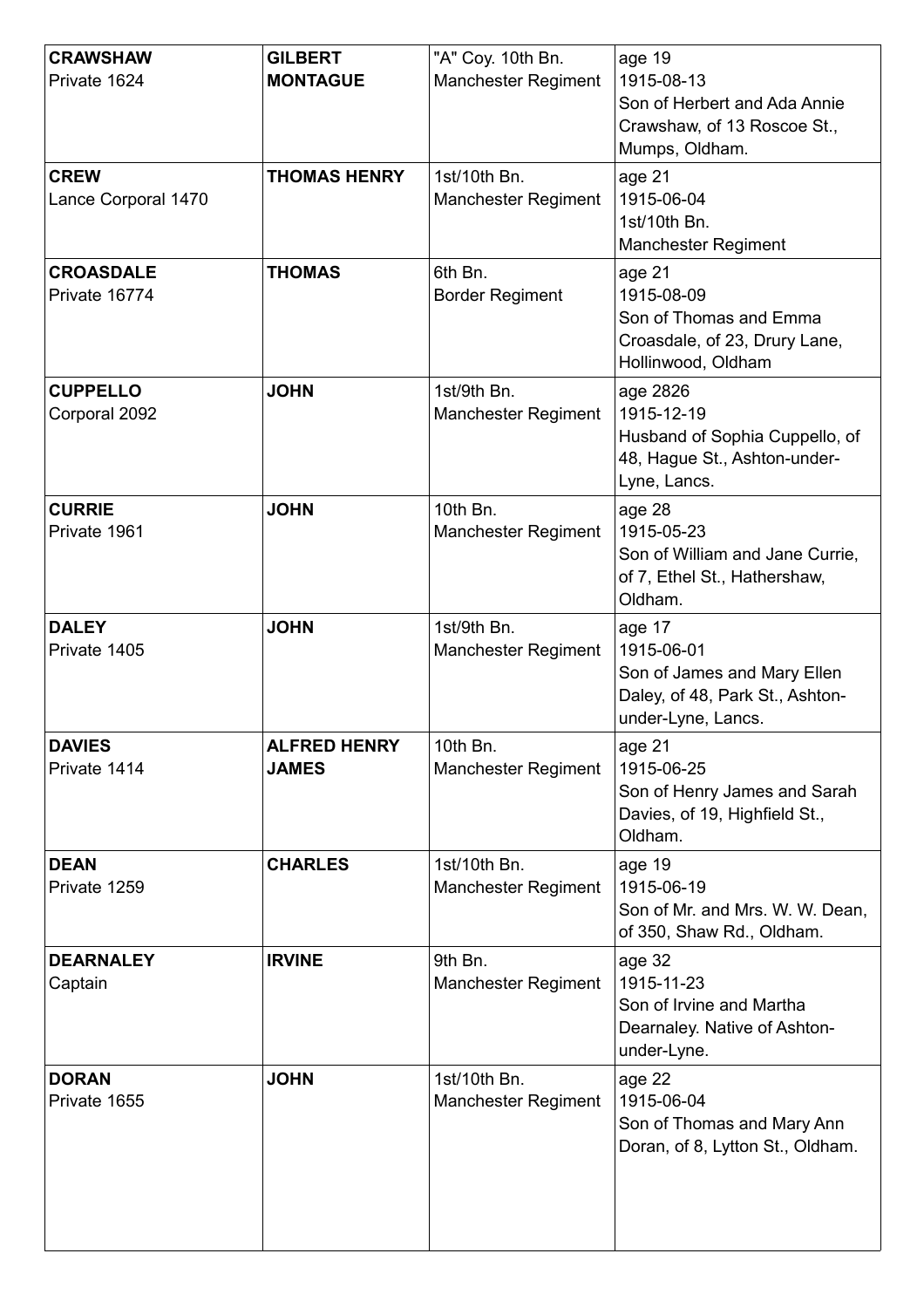| <b>DRINKWATER</b><br>Serjeant 2041                      | <b>ERNEST</b>       | 1st/10th Bn.<br><b>Manchester Regiment</b>                   | age 32<br>1915-06-19<br>Son of Mrs. Mary Hannah<br>Drinkwater, of 64, Raper St.,<br>Oldham; husband of Jane Hall<br>(formerly Drinkwater), of 1, John<br>St., Manchester St., Oldham. |
|---------------------------------------------------------|---------------------|--------------------------------------------------------------|---------------------------------------------------------------------------------------------------------------------------------------------------------------------------------------|
| <b>DUFFIELD</b><br><b>Second Lieutenant</b>             | <b>FRANK</b>        | 14th Bn.<br>Australian Infantry,<br>A.I.F.                   | age 35<br>1915-08-22<br>Son of Jonas and Fanny Duffield,<br>of 94, Lees Rd., Oldham,<br>England.                                                                                      |
| <b>DUNKERLEY</b><br><b>Company Serjeant Major</b><br>50 | <b>FRED</b>         | 1st/10th Bn.<br><b>Manchester Regiment</b>                   | age 35<br>1915-06-04<br>Son of Mrs. Charlotte Dunkerley,<br>of 17, Dunkerley St., Oldham;<br>husband of Hannah Jane<br>Dunkerley, of 19, Dunkerley St.,<br>Oldham.                    |
| <b>EASTWOOD</b><br>Private 1608                         | <b>HAROLD</b>       | 1st/10th Bn.<br><b>Manchester Regiment</b>                   | age 19<br>1915-06-05<br>Son of John Stanley and Mary<br>Ann Eastwood, of 267,<br>Featherstall Rd. North, Oldham.                                                                      |
| <b>ELSON</b><br>Private 1635                            | <b>EDMUND</b>       | 1st/10th Bn.<br><b>Manchester Regiment</b>                   | age 21<br>1915-06-19<br>Son of Harold and Hannah Elson,<br>of 94, Henshaw St., Oldham.                                                                                                |
| <b>FARNWORTH</b><br>Private 1684                        | <b>ALFRED</b>       | "A" Coy. 1st/8th Bn.<br><b>Lancashire Fusiliers</b><br>D C M | age 18<br>1915-07-13<br>Son of Alfred and Mary Ann<br>Farnworth, of 1, Victoria St.,<br>Failsworth, Manchester.                                                                       |
| <b>FAULKNER</b><br>Private 3710                         | <b>FRED</b>         | 9th Bn.<br><b>Lancashire Fusiliers</b>                       | age 21<br>1915-08-21<br>Son of Phoebe Faulkner, of 25,<br>Pole Lane, Failsworth,<br>Manchester, and the late Alfred<br>Faulkner.                                                      |
| <b>FAVIER</b><br>Private 2175                           | <b>FRANK LIONEL</b> | "B" Coy. 1st/9th Bn.<br><b>Manchester Regiment</b>           | age 21<br>1915-05-31<br>Son of Dominic Anthony and<br>Theresa Favier, (nee Hawkins), of<br>57, Burlington St., Ashton-under-<br>Lyne.                                                 |
| <b>FITTON</b><br>Private 905                            | <b>ELIJAH</b>       | 1st/10th Bn.<br>Manchester Regiment                          | age 32<br>1915-05-25<br>Husband of Mrs. H. M. Bolton<br>(formerly Fitton), of Lone Head,<br>Lees, Oldham.                                                                             |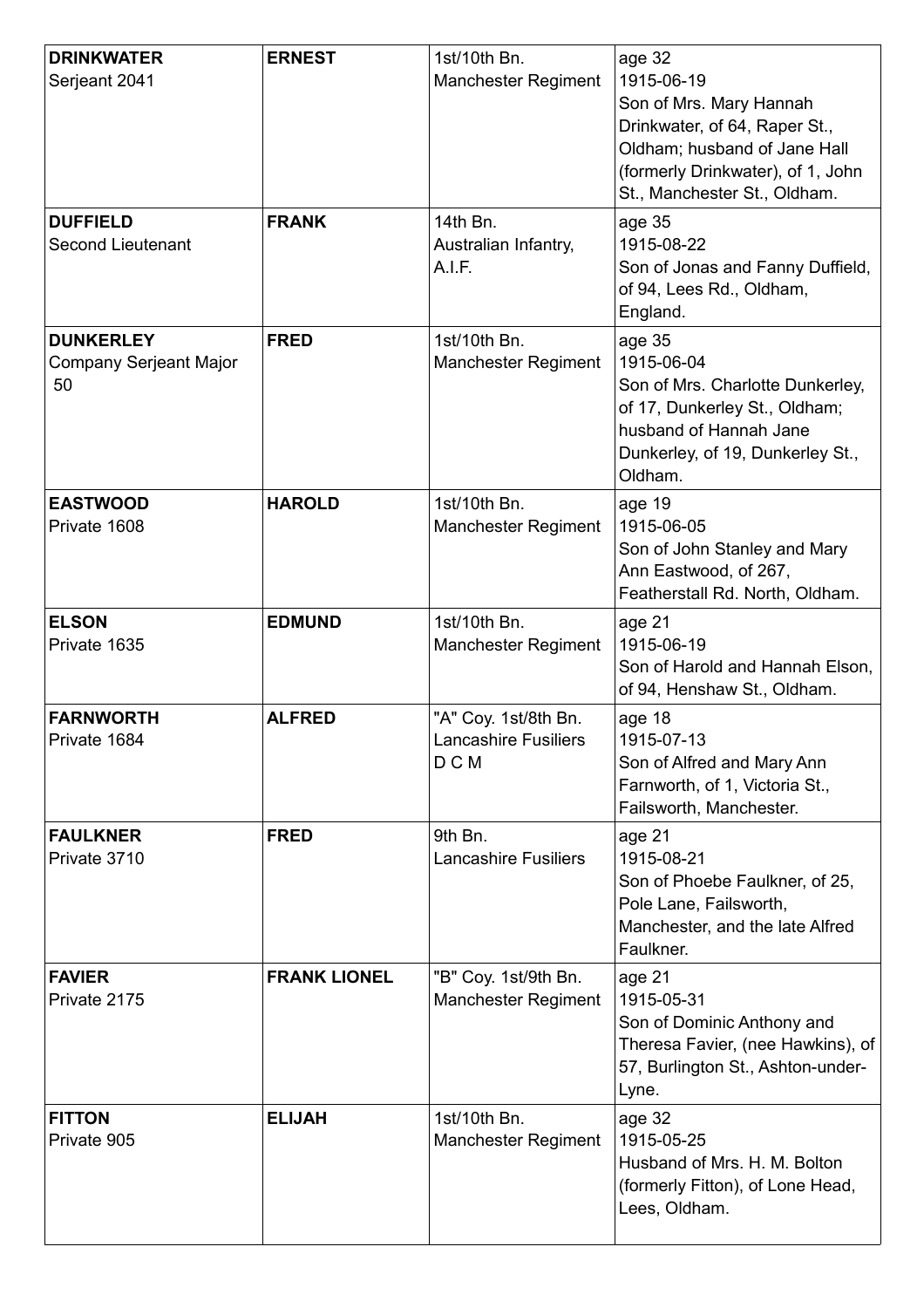| <b>FLETCHER</b><br>Private 16367                      | <b>JOHN WILLIAM</b>  | 6th Bn.<br><b>Royal Irish Fusiliers</b>             | age 23<br>1915-08-15<br>Son of William Fletcher, of 20,<br>Burnley St., Chadderton, Oldham,<br>and the late Agnes Fletcher. v                |
|-------------------------------------------------------|----------------------|-----------------------------------------------------|----------------------------------------------------------------------------------------------------------------------------------------------|
| <b>FORD</b><br>Company Quartermaster<br>Serjeant 3054 | <b>OSWALD JAMES</b>  | 11th Bn.<br><b>Manchester Regiment</b>              | age 30<br>1915-08-07<br>Son of Isaac Lansdowne Ford<br>and Jane Eliza Ford, of<br>Hathershaw Bakery, Oldham.                                 |
| <b>FOZZARD</b><br>Private 1609                        | <b>ALFRED</b>        | "A" Coy. 1st/10th Bn.<br><b>Manchester Regiment</b> | age 18<br>1915-05-24<br>Son of Walter and Rose Ann<br>Fozzard of 39, Mustard St.,<br>Glodwick, Oldham.                                       |
| <b>GARTSIDE</b><br>Private 1660                       | <b>HAROLD</b>        | 1st/9th Bn.<br><b>Manchester Regiment</b>           | age 18<br>1915-06-16<br>Brother of Mrs. Alice Ingham, of<br>19, Frederick St., Cochbrook,<br>Ashton-under-Lyne, Lancs.                       |
| <b>GIBSON</b><br>Corporal 508                         | <b>HARRY</b>         | 1st/9th Bn.<br><b>Manchester Regiment</b>           | age 24<br>1915-06-19<br><b>Husband of Sarah Florence</b><br>Elizabeth Gibson, of 132, Oldham<br>Rd., Waterloo, Ashton-under-<br>Lyne, Lancs. |
| <b>GILLAN</b><br>Private 3446                         | <b>ISAAC</b>         | 9th Bn.<br><b>Lancashire Fusiliers</b>              | age 28<br>1915-08-07<br>Husband of Gertrude Gillan, of<br>15, Walker St., Oldham Rd.,<br>Manchester.                                         |
| <b>GLEDHILL</b><br>Private 1722                       | <b>HARRY CARLTON</b> | 1st/10th Bn.<br><b>Manchester Regiment</b>          | age 24<br>1915-06-04<br>1st/10th Bn.<br><b>Manchester Regiment</b>                                                                           |
| <b>GOLDSBY</b><br>Private 1560                        | <b>JOHN ARTHUR</b>   | 1st/10th Bn.<br><b>Manchester Regiment</b>          | age 20<br>1915-06-07<br>Son of John Thomas and Harriet<br>Goldsby, of 5, Ely St., Werneth,<br>Oldham.                                        |
| <b>GORMAN</b><br>Private 1044                         | <b>THOMAS</b>        | 9th Bn.<br><b>Manchester Regiment</b>               | age 26<br>1915-06-14<br>Son of Mrs. Ann Gorman, of 74,<br>Crocket's Lane, Ashton-under-<br>Lyne.                                             |
| <b>GRADY</b><br>Lance Corporal 1535                   | <b>AUSTIN</b>        | 1st/10th Bn.<br><b>Manchester Regiment</b>          | age 24<br>1915-06-19<br>Son of Thomas and Ann Grady, of<br>10, Moorhey St., Lees Rd.,<br>Oldham.                                             |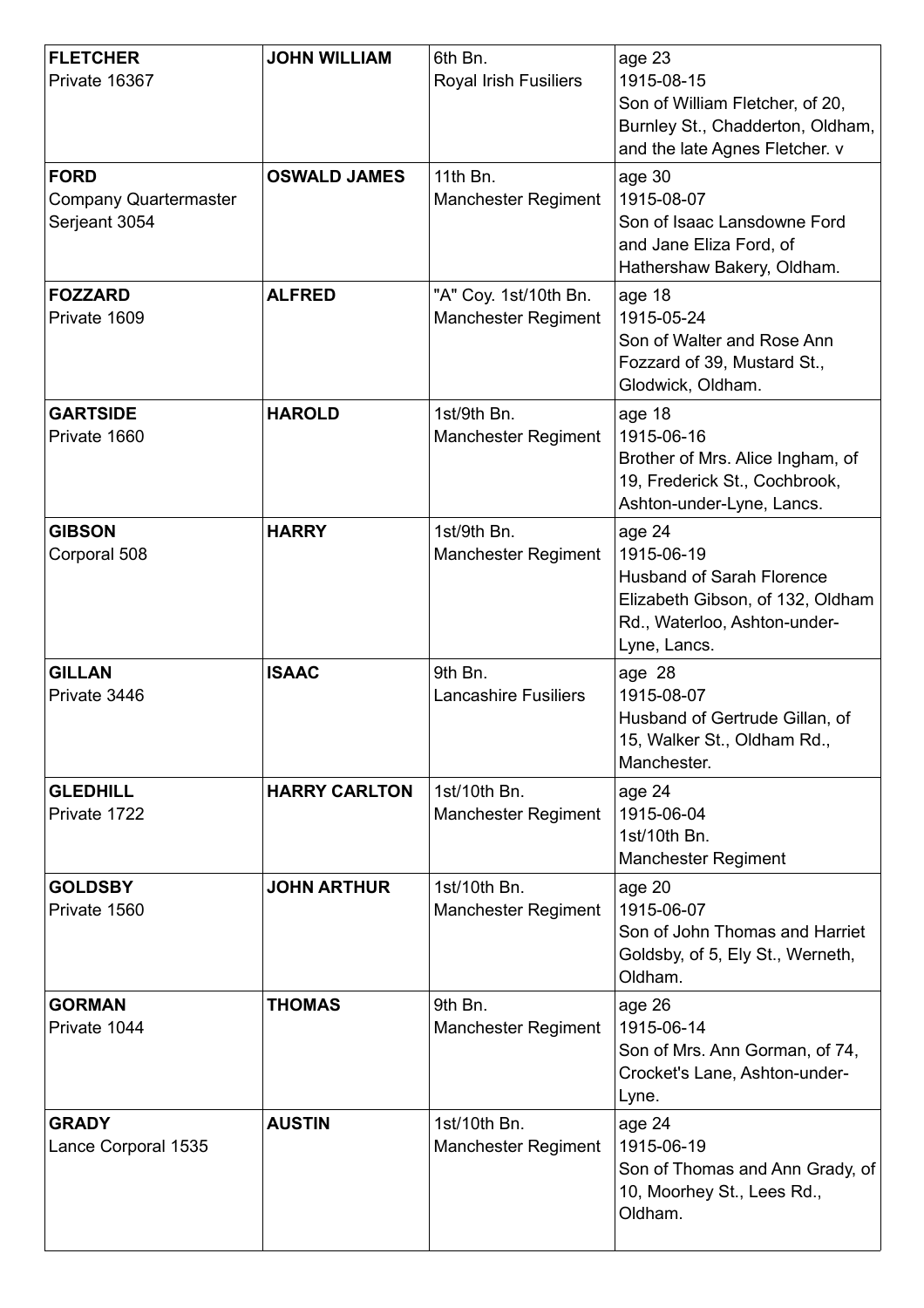| <b>GRAHAM</b><br>Private1959     | <b>FREDERICK</b>                      | 1st/6th Bn.<br><b>Manchester Regiment</b>           | age 18<br>1915-06-04<br>Son of Joseph Henry and Esther<br>Graham, of 19, Weston Avenue,<br>New Moston, Failsworth,<br>Manchester.                                         |
|----------------------------------|---------------------------------------|-----------------------------------------------------|---------------------------------------------------------------------------------------------------------------------------------------------------------------------------|
| <b>GREAVES</b><br>Private 2456   | <b>WILLIAM</b>                        | 1st/10th Bn.<br><b>Manchester Regiment</b>          | age 18<br>1915-08-14<br>Son of James and Martha Ann<br>Greaves, of 11, Stuart St.,<br>Coppice, Oldham.                                                                    |
| <b>GREEN</b><br>Private 2446     | <b>ALEXANDER</b>                      | 1st/9th Bn.<br><b>Manchester Regiment</b>           | age 26<br>1915-12-19<br>Son of John and Mary Ann<br>Green, of 46, Hamilton St.,<br>Ashton-under-Lyne, Lancs.                                                              |
| <b>GREEN</b><br>Private 3312     | <b>HAROLD</b>                         | "C" Coy. 1st/9th Bn.<br><b>Manchester Regiment</b>  | age 20<br>1915-12-27<br>Son of James and Mary Ellen<br>Green, of 25, Chapel St., Ashton-<br>under-Lyne, Manchester.                                                       |
| <b>GREENWOOD</b><br>Private 1258 | <b>FRED</b>                           | 1st/10th Bn.<br><b>Manchester Regiment</b>          | age 21<br>1915-06-03<br>Son of John and Ruth<br>Greenwood, of Oldham                                                                                                      |
| <b>GRIFFITHS</b><br>Lieutenant   | <b>FRANCIS NOOT</b><br><b>GIFFORD</b> | 10th Bn.<br><b>Manchester Regiment</b>              | age 27<br>1915-06-02<br>Son of Lieut.-Col. David<br>Edwardes Griffiths, (V.D.) and<br>Mary Griffiths, of 90, Wellington<br>Rd., Oldham.                                   |
| <b>GRIMSHAW</b><br>Private 9460  | <b>JACK</b>                           | "B" Coy. 1st/6th Bn.<br><b>Lancashire Fusiliers</b> | age 27<br>1915-06-19<br>Son of Mrs. E. Grimshaw, of 29,<br>Duke St., Chadderton, Oldham.                                                                                  |
| <b>GUTHRIE</b><br>Serjeant 6925  | <b>THOMAS</b>                         | 1st/6th Bn.<br><b>Lancashire Fusiliers</b>          | age 38<br>1915-08-07<br>Son of Mrs. Isabella Clelland, of<br>4, Joseph St., Castleton; husband<br>of Agnes Parker (formerly<br>Guthrie), of 130, Oldham Rd.,<br>Rochdale. |
| <b>HADFIELD</b><br>Private 3006  | <b>VICTOR</b>                         | 1st/10th Bn.<br><b>Manchester Regiment</b>          | age 27<br>1915-08-13<br>Son of James Waterhouse<br>Hadfield and Alice Hadfield, of 4,<br>Cranbrook St., Oldham.                                                           |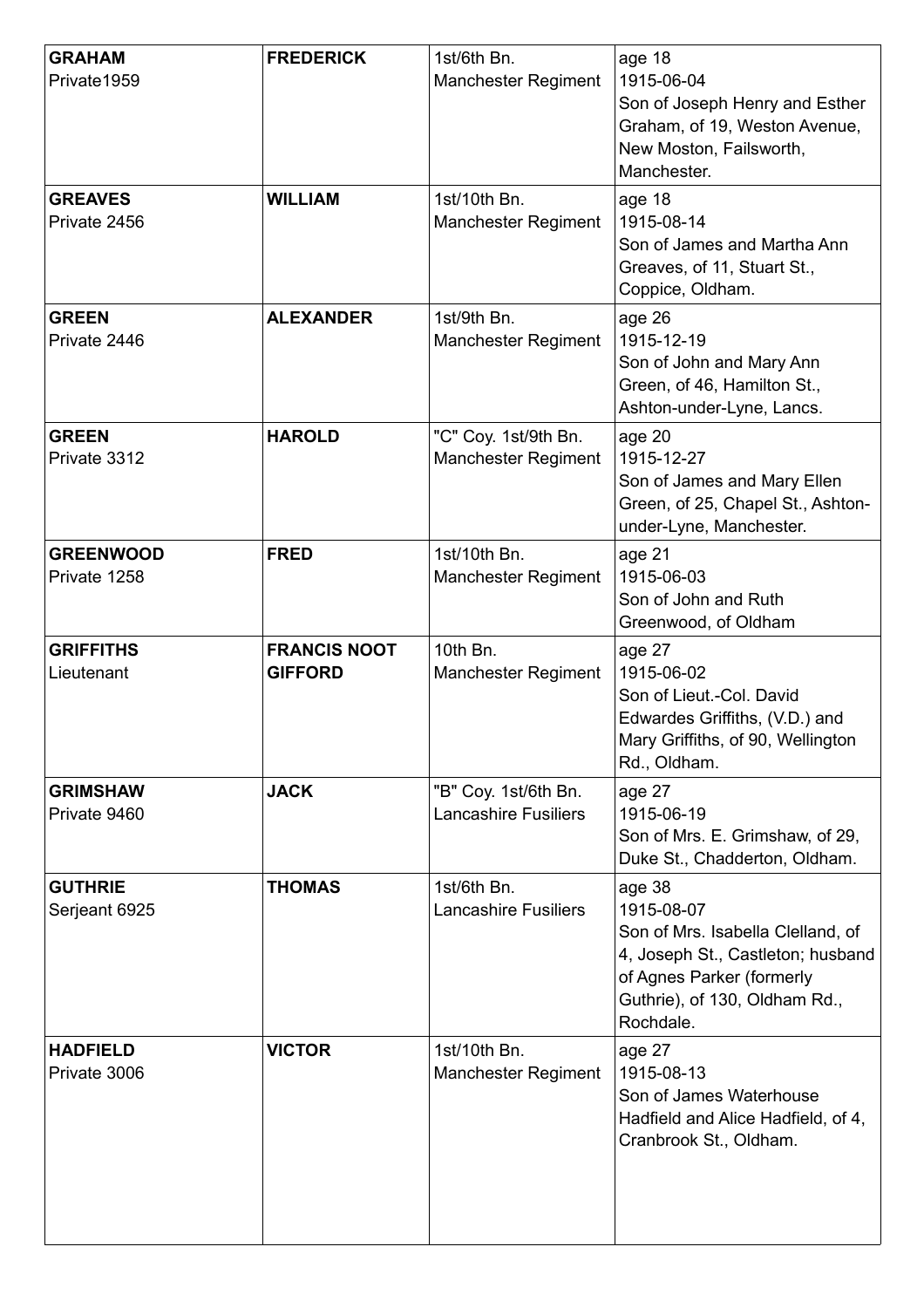| <b>HADFIELD</b><br>Corporal 1975       | <b>FRED</b>           | 1st/10th Bn.<br><b>Manchester Regiment</b><br><b>Volunteer Long</b><br>Service Medal. | age 45<br>1915-06-04<br>Son of the late Silvester and<br>Sarah Ann Hadfield; husband of<br>the late Alice Hadfield, of 4.<br>Sussex St., Oldham.                                 |
|----------------------------------------|-----------------------|---------------------------------------------------------------------------------------|----------------------------------------------------------------------------------------------------------------------------------------------------------------------------------|
| <b>HALL</b><br>Private 1343            | <b>TOM</b>            | 1st/9th Bn.<br><b>Manchester Regiment</b>                                             | age 20<br>1915-10-20<br>Son of John and Lucy Hall, of 50,<br>Mansfield St., Ashton-under-Lyne.                                                                                   |
| <b>HAMER</b><br>Captain                | <b>FRANK</b>          | 9th Bn.<br><b>Manchester Regiment</b>                                                 | age 35<br>1915-06-07<br>Son of William Hamer, J.P., of<br>Birch House, Ashton-under-Lyne;<br>husband of W. E. Hamer, of<br>"Peuralt," 82, Orchard Rd., St.<br>Anne's-on-the-Sea. |
| <b>HAMER</b><br>Private 932            | <b>WILLIAM HORTON</b> | 1st/9th Bn.<br><b>Manchester Regiment</b>                                             | age 29<br>1915-06-19<br>Son of Agnes Hamer, of Hurst,<br>Ashton-under-Lyne.                                                                                                      |
| <b>HARDMAN</b><br>Private 1896         | <b>THOMAS</b>         | 1st/9th Bn.<br><b>Manchester Regiment</b>                                             | age 19<br>1915-06-07<br>Son of Arthur and Elizabeth Ann<br>Hardman, of 110, Wood St.,<br>Ashton-under-Lyne.                                                                      |
| <b>HARLING</b><br>Private 2971         | <b>ALBERT GEORGE</b>  | 1st/9th Bn.<br><b>Manchester Regiment</b>                                             | age 18<br>1915-08-08<br>Son of Tom and Frances Harling,<br>of 156, Turner Lane, Ashton-<br>under-Lyne.                                                                           |
| <b>HAUGHTON</b><br>Lance Corporal 1391 | G G                   | 9th Bn.<br><b>Manchester Regiment</b>                                                 | age 17<br>1915-12-11<br>Son of Henry and Emma<br>Haughton, of 43, Trafalgar St.,<br>Rycroft, Ashton-under-Lyne.                                                                  |
| <b>HEALEY</b><br>Private 1492          | <b>THOMAS</b>         | 10th Bn.<br><b>Manchester Regiment</b>                                                | age 19<br>1915-06-03<br>Son of Tom and Mary Elizabeth<br>Healey, of Oldham.                                                                                                      |
| <b>HEINEMANN</b><br>Private 1859       | <b>EDWARD</b>         | 1st/9th Bn.<br><b>Manchester Regiment</b>                                             | age 20<br>1915-06-07<br>Son of Ernest and Elizabeth<br>Heinemann, of 83, Mount St.,<br>Ashton-under-Lyne.                                                                        |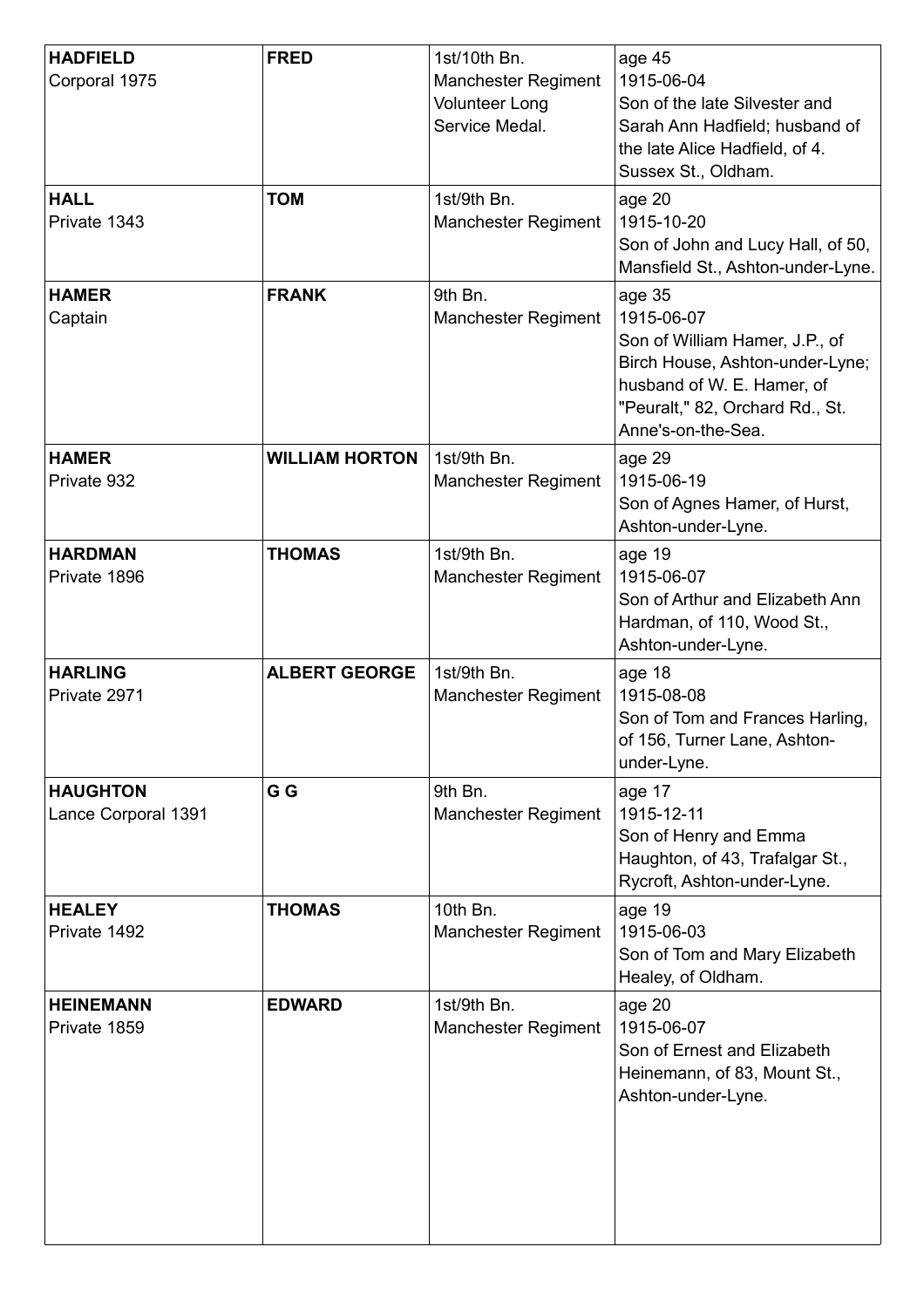| <b>HERD</b><br>Private 3119            | <b>ISAAC</b>   | 11th Bn.<br><b>Manchester Regiment</b>          | age 23<br>1915-10-09<br>Son of Alexandra and Rose Herd,<br>of 50, Hobson St., Oldham;<br>husband of Harriet Ann Kennedy<br>(formerly Herd), of 10, Hawksley<br>St., Oldham. |
|----------------------------------------|----------------|-------------------------------------------------|-----------------------------------------------------------------------------------------------------------------------------------------------------------------------------|
| <b>HEWITT</b><br>Private 1760          | <b>WALTER</b>  | 7th Bn.<br>Australian Infantry,<br>A.I.F.       | age 22<br>1915-08-08<br>Son of James William and Alice<br>Ann Hewitt, of 2, Granville St.,<br>Chadderton, Lancs., England.<br>Native of Oldham, England.                    |
| <b>HIBBERT</b><br>Private 2932         | <b>WILLIAM</b> | 11th Bn.<br><b>Manchester Regiment</b>          | age 33<br>1915-08-20<br>Husband of Mary Jane Wall<br>(formerly Hibbert), of 142, Old St.,<br>Ashton-under-Lyne.                                                             |
| <b>HILES</b><br>Private 2478           | <b>GEORGE</b>  | 1st/8th Bn.<br><b>Lancashire Fusiliers</b>      | age 18<br>1915-08-07<br>Son of Mr. and Mrs. Hiles, of 1,<br>Grimshaw Lane, Oldham Rd.,<br>Newton Heath, Manchester.                                                         |
| <b>HITCHEN</b><br>Private 1351         | <b>ALFRED</b>  | "A" Coy. 10th Bn.<br><b>Manchester Regiment</b> | age 22<br>1915-08-13<br>Son of John Samuel and Mary<br>Jane Hitchen, of 29, Yale St.,<br>Oldham.                                                                            |
| <b>HOLDEN</b><br>Private 1763          | <b>SQUIRE</b>  | 1st/10th Bn.<br><b>Manchester Regiment</b>      | age 28<br>1915-06-04<br>Brother of Mrs. Collinge, of 79,<br>Franklin St., Oldham.                                                                                           |
| <b>HOLDEN</b><br>Private 2472          | <b>JOHN</b>    | 1st/10th Bn.<br><b>Manchester Regiment</b>      | age 31<br>1915-09-08<br>Husband of Elizabeth A. Holden,<br>of 23, Cottam St., Oldham.                                                                                       |
| <b>HOPKINS</b><br>Private 1169         | <b>HERBERT</b> | 1st/9th Bn.<br><b>Manchester Regiment</b>       | age 21<br>1915-06-19<br>Son of Thomas and Martha Ann<br>Hopkins, of 150, Oldham Rd.,<br>Ashton-under-Lyne.                                                                  |
| <b>HORROCKS</b><br>Lance Corporal 4778 | J W            | 1st Bn.<br><b>Lancashire Fusiliers</b>          | age 42<br>1915-06-04<br>Husband of Sarah Horrocks, of<br>15, Larch St., Oldham.                                                                                             |
| <b>HOWARD</b><br>Private 3116          | <b>CHARLES</b> | 9th Bn.<br><b>Lancashire Fusiliers</b>          | age 26<br>1915-08-15<br>Husband of Eleanor Howard, of<br>43, King St., Royton, Oldham.                                                                                      |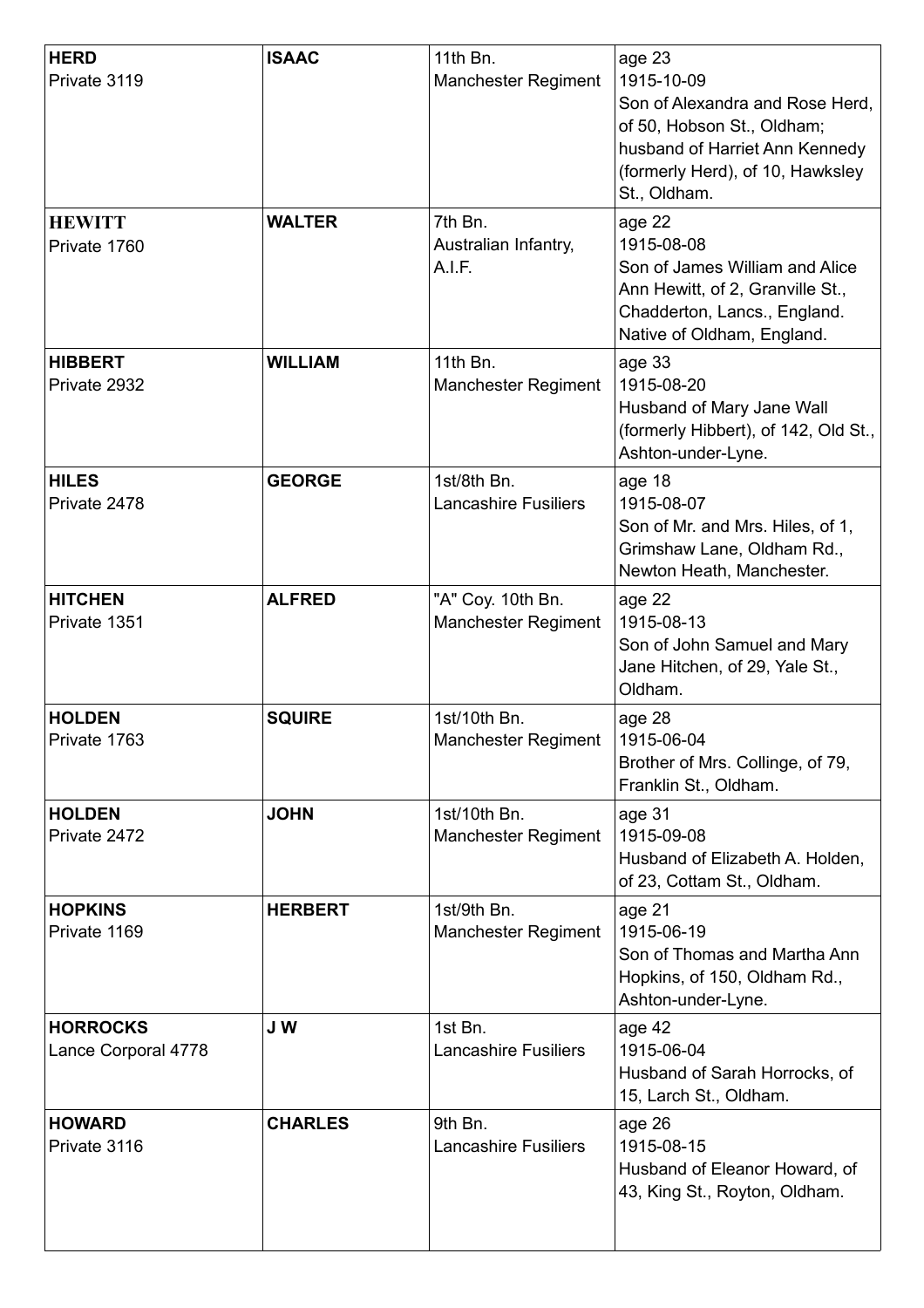| <b>HUFTON</b>                     | W             | 1st/10th Bn.<br><b>Manchester Regiment</b>            | age 24<br>1915-08-09<br>Son of William and Betty Hufton,<br>of 218, Henshaw St., Oldham.                                                                                                             |
|-----------------------------------|---------------|-------------------------------------------------------|------------------------------------------------------------------------------------------------------------------------------------------------------------------------------------------------------|
| <b>HUXLEY</b><br>Gunner 1279      | F             | 2nd (East Lancs) Bde.<br><b>Royal Field Artillery</b> | age 19<br>1915-12-03<br>Son of John and Ada Huxley, of<br>23, Heath Crescent, Bramhall<br>Lane, Stockport.<br>Of Saddleworth, Yorks.                                                                 |
| <b>HYDE</b><br>Private 6140       | <b>EDWIN</b>  | 1st Bn.<br><b>Lancashire Fusiliers</b>                | age 45<br>1915-06-04<br>Son of Thomas and Alice Hyde,<br>of 8, George's St., Dukinfield,<br>Cheshire; husband of Elizabeth<br>Jane Hyde (nee Sherlock), of<br>135, Castleton Rd., Royton,<br>Oldham. |
| <b>JACKSON</b><br>Private 1862    | <b>FRANK</b>  | 1st/9th Bn.<br><b>Manchester Regiment</b>             | age 18<br>1915-06-19<br>Brother of James Jackson, of<br>160, Cavendish St., Ashton-<br>under-Lyne.                                                                                                   |
| <b>JACQUES</b><br>Private 1858    | <b>GEORGE</b> | 7th Bn.<br><b>Manchester Regiment</b>                 | age 18<br>1915-08-08<br>Son of William and Mary Jane<br>Jacques, of 42, Ash St., Oldham<br>Rd., Manchester.                                                                                          |
| <b>JENKINSON</b><br>Private 19417 | <b>FRANK</b>  | 6th Bn.<br><b>Border Regiment</b>                     | age 27<br>1915-09-05<br>Son of the late William Jenkinson,<br>of 104, Cambridge St., Oldham;<br>husband of the late Annie<br>Jenkinson.                                                              |
| <b>JONES</b><br>Private 1684      | <b>EDWARD</b> | 1st/9th Bn.<br><b>Manchester Regiment</b>             | age 18<br>1915-06-19<br>Son of Mrs. Eleanor Jones, of<br>116, Hertford St., Ashton-under-<br>Lyne.                                                                                                   |
| <b>JONES</b><br>Private 1787      | <b>FRED</b>   | 1st/9th Bn.<br><b>Manchester Regiment</b>             | age 19<br>1915-07-26<br>Son of Griffiths Jones, of 10, Keb<br>Lane, Bardsley, Ashton-under-<br>Lyne, Lancs.                                                                                          |
| <b>JORDAN</b><br>Private 1656     | <b>JAMES</b>  | 1st Bn.<br><b>Lancashire Fusiliers</b>                | age 24<br>1915-06-28<br>Son of James and Minnie Jordan,<br>of 77, Ashton Rd. West,<br>Failsworth, Manchester.                                                                                        |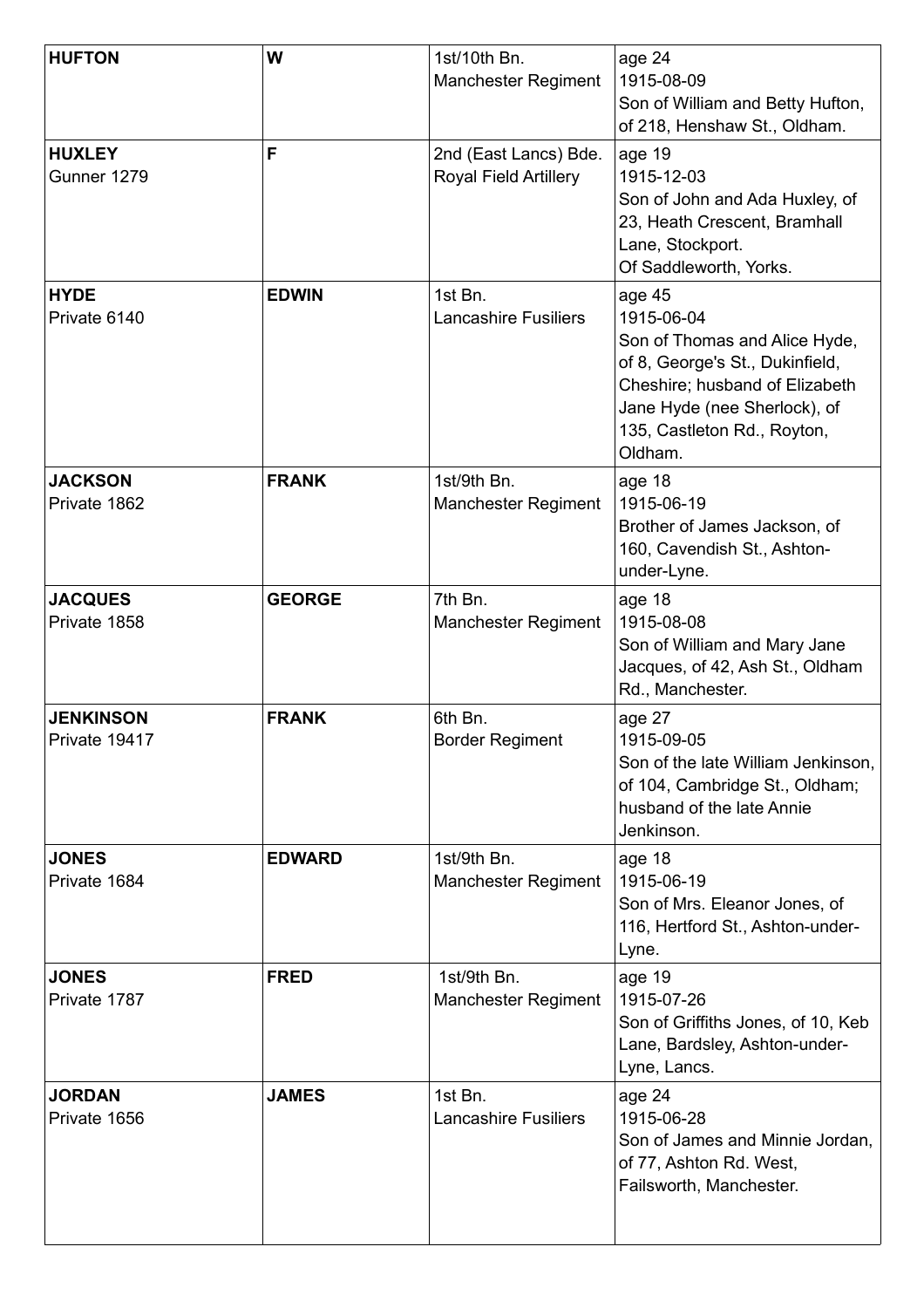| <b>KEMPSTER</b><br>Private 10757  | <b>TOM</b>           | 1st Bn.<br><b>Border Regiment</b>                   | age 22<br>1915-07-06<br>Son of James Thomas and Sarah<br>Kempster, of 26, Middleton Rd.,<br>Royton, Oldham.                                                                      |
|-----------------------------------|----------------------|-----------------------------------------------------|----------------------------------------------------------------------------------------------------------------------------------------------------------------------------------|
| <b>KENYON</b><br>Private 9510     | <b>WILLIAM HENRY</b> | "F" Coy. 1st/6th Bn.<br><b>Lancashire Fusiliers</b> | age 23<br>1915-05-15<br>Son of Mrs. Hannah Kenyon, of<br>74, Princess St., Hurst, Ashton-<br>under-Lyne.                                                                         |
| <b>KIDD</b><br>Corporal 829       | <b>WALTER</b>        | 1st/10th Bn.<br><b>Manchester Regiment</b>          | age 22<br>1915-06-04<br>Son of Mrs. Edith Kidd, of 240,<br>Manchester St., Oldham,.                                                                                              |
| <b>KIRKMAN</b><br>Private 2134    | <b>JAMES THOMAS</b>  | 1st/10th Bn.<br><b>Manchester Regiment</b>          | age 38<br>1915-07-22<br><b>Husband of Harriet Cuerden</b><br>(formerly Kirkman), of 20, Mold<br>Street, Oldham, Lancs.                                                           |
| <b>KITSON</b><br>Private 4390     | <b>JOHN WILLIAM</b>  | 1st Bn.<br><b>Lancashire Fusiliers</b>              | age 21<br>1915-06-04<br>Son of Cornelius and Margaret<br>Kitson, of 5, Belmont St.,<br>Chadderton, Oldham.                                                                       |
| <b>KITSON</b><br>Serjeant 213     | <b>TAYLOR</b>        | 1st/10th Bn.<br><b>Manchester Regiment</b>          | age 33<br>1915-06-04<br>Husband of Annie Kitson, of 25,<br>Tudor St., Coppice, Oldham.                                                                                           |
| <b>LANCASHIRE</b><br>Private 9420 | <b>ERNEST</b>        | "Y" Coy. 9th Bn.<br><b>Lancashire Fusiliers</b>     | age 31<br>1915-08-19<br>Son of Thomas and Sally<br>Lancashire, of 1, Derwent St.,<br>Greenacres, Oldham; husband of<br>Ethel Lancashire, of 5,<br>Buckingham St., Rochdale.      |
| <b>LAYCOCK</b><br>Private 1148    | <b>HAROLD</b>        | 11th Bn.<br>Australian Infantry,<br>A.I.F.          | age 24<br>1915-08-01<br>Son of Edwin Barrett Laycock and<br>Harriet Jane Laycock, of The Post<br>Office, Radcliffe, Manchester.<br>Native of Oldham, England.                    |
| <b>LEA</b><br>Private 2247        | <b>THOMAS</b>        | 13th Bn.<br>Australian Infantry,<br>A.I.F.          | age 28<br>1915-08-11<br>Son of Thomas and Alice Lea;<br>husband of Maria Lea, of 348,<br>Oldham Rd., Newton Heath,<br>Manchester, England. Native of<br>Levenshulme, Manchester. |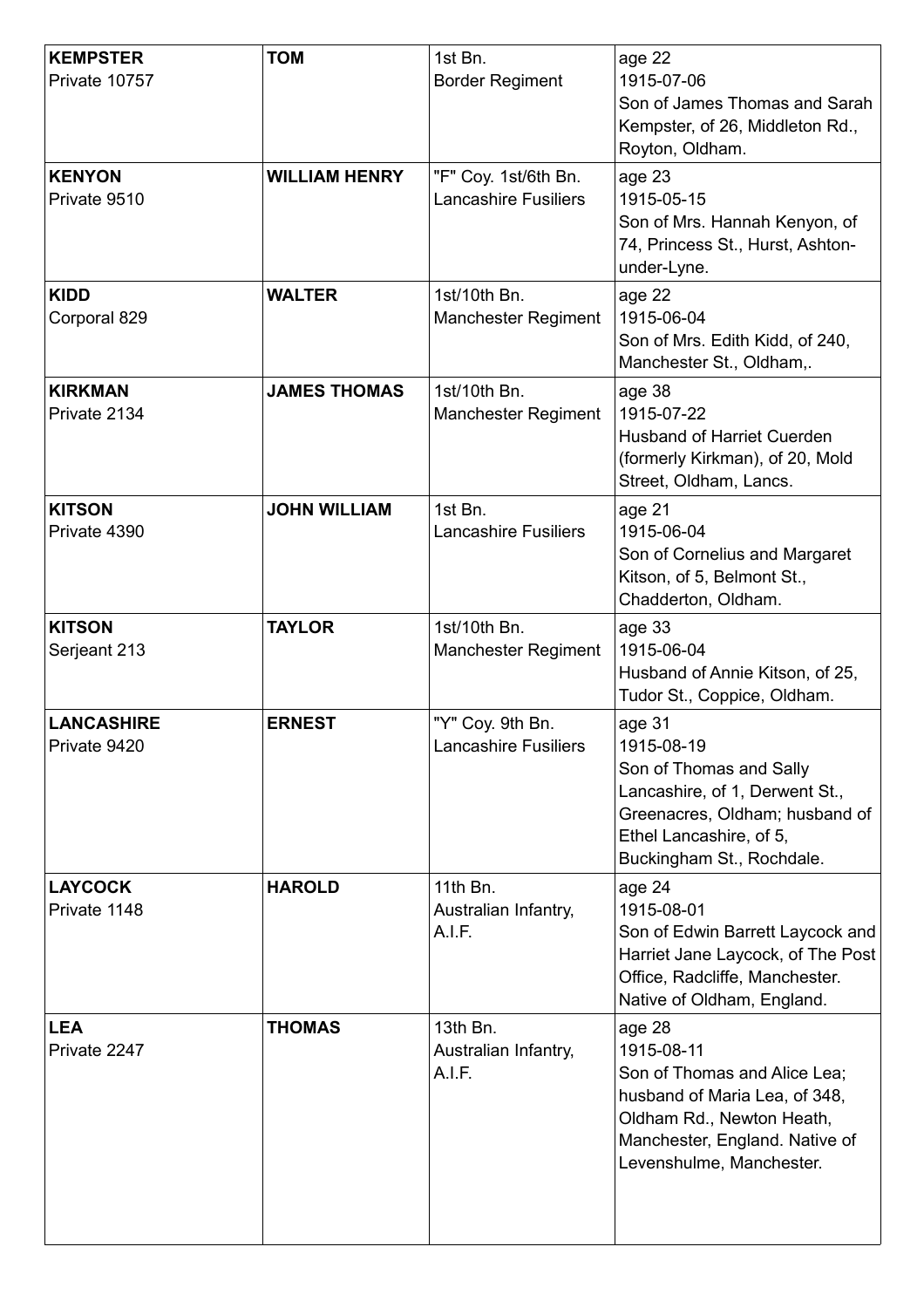| <b>LEACH</b><br>Private 1473            | <b>HARRY AUSTIN</b>  | 1st/6th Bn.<br><b>Manchester Regiment</b>          | age 37<br>1915-08-06<br>Son of Samuel and Mary<br>Elizabeth Leach, of Thorner,<br>Leeds; husband of Margaret<br>Leach, of 13, Hereford St.,<br>Werneth, Oldham.   |
|-----------------------------------------|----------------------|----------------------------------------------------|-------------------------------------------------------------------------------------------------------------------------------------------------------------------|
| <b>LEE</b><br>Private 1917              | <b>FRED</b>          | 9th Bn.<br><b>Manchester Regiment</b>              | age ?<br>1915-06-19<br>Son of Mary Jane Lee of 41<br>Argyle Street, Ashton-under-Lyne.<br>His brother William Lee also fell.                                      |
| <b>LEWIS</b><br>Private 1853            | <b>HENRY</b>         | 9th Bn.<br><b>Manchester Regiment</b>              | age 18<br>1915-06-18<br>Son of Henry and Annie Lewis, of<br>103, Oldham Rd., Waterloo,<br>Ashton-under-Lyne.                                                      |
| LILL<br>Private 2963                    | <b>EDWARD</b>        | 11th Bn.<br><b>Manchester Regiment</b>             | age 18<br>1915-08-09<br>Son of James Henry and Mary<br>Lill, of 4, Lee St., Oldham.                                                                               |
| <b>LILLEY</b><br>Private 2757           | <b>WILFRED</b>       | 9th Bn.<br><b>Manchester Regiment</b>              | age 19<br>1915-11-27<br>Son of Zechariah and Jane<br>Elizabeth Lilley, of 9, Bengal St.,<br>Ashton-under-Lyne.                                                    |
| <b>LITTLER</b><br>Lieutenant            | <b>JAMES TATTOCK</b> | 8th Bn.<br><b>Lancashire Fusiliers</b>             | age 24<br>1915-08-07<br>Son of the late James Potter<br>Littler and Louie Matilda Littler, of<br>Hollinwood, Oldham.                                              |
| <b>MANCHESTER</b><br>Private 3891       | <b>HARRY</b>         | 9th Bn.<br><b>Lancashire Fusiliers</b>             | age 26<br>1915-08-21<br>Son of Mrs. Sarah Ann<br>Manchester, of 94, Albert Rd.,<br>Blackpool; husband of Elizabeth<br>Ann Manchester, of 92, Lees Rd.,<br>Oldham. |
| <b>MARSLAND</b><br>Lance Corporal 17571 | <b>HEYWOOD</b>       | 1st Bn.<br>King's Own Scottish<br><b>Borderers</b> | age 23<br>1915-08-11<br>Son of Mr. and Mrs. William<br>Marsland, of 12, Durban St.,<br>Ashton-under-Lyne, Lancs.                                                  |
| <b>MASON</b><br>Lance Corporal 1415     | W                    | 1st/9th Bn.<br><b>Manchester Regiment</b>          | age ?<br>1915-06-09<br>Husband of Mrs. B. Mason, of 36,<br>North St., Ashton-under-Lyne.                                                                          |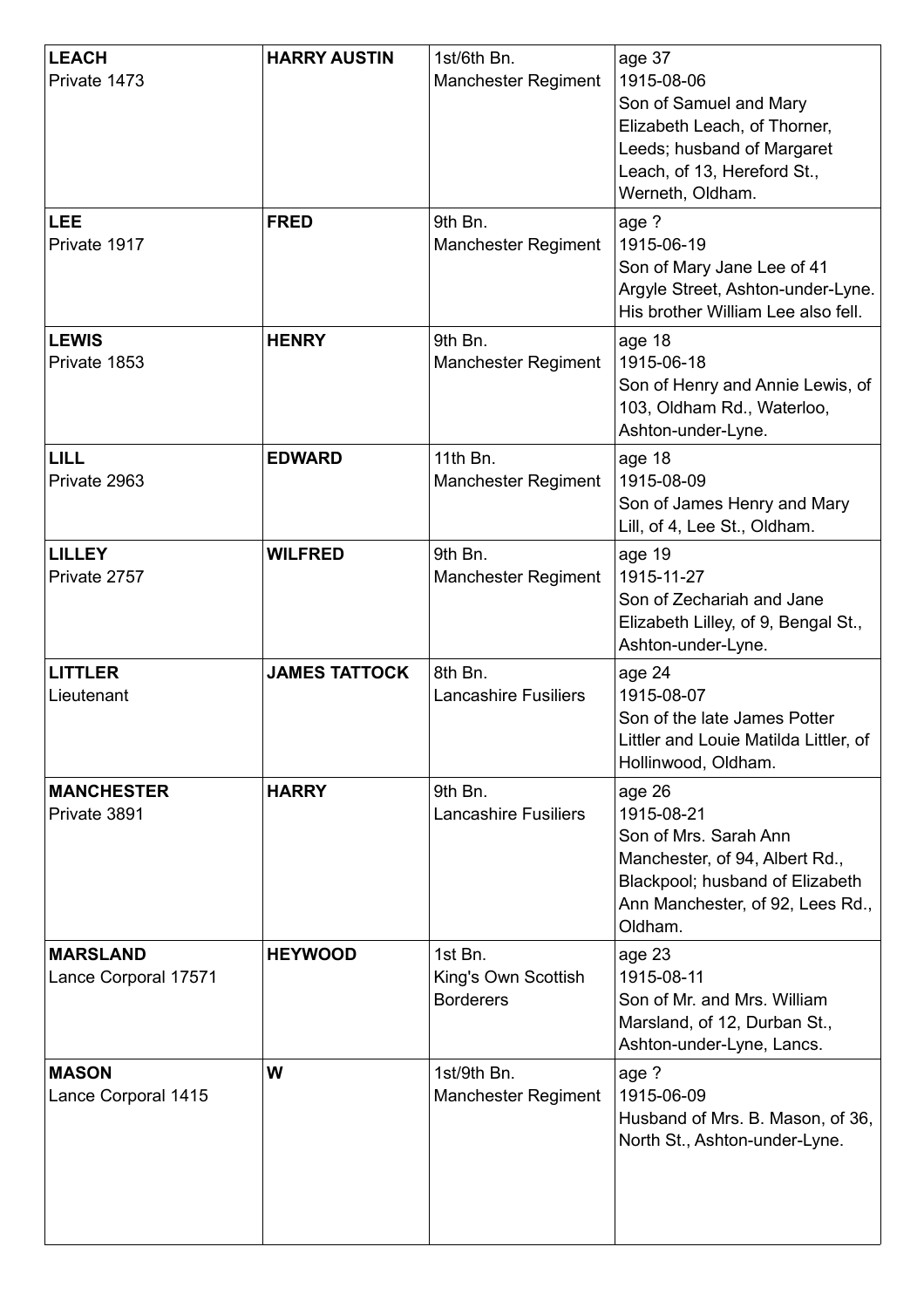| <b>MASON</b><br>Corporal 2150        | <b>WILLIAM</b> | 1st/10th Bn.<br><b>Manchester Regiment</b>                                               | age 37<br>1915-06-04<br>Son of the late Tom and Martha<br>Mason; husband of Edna Alice<br>Mason, of 82, Alfred St., Werneth,<br>Oldham.                                        |
|--------------------------------------|----------------|------------------------------------------------------------------------------------------|--------------------------------------------------------------------------------------------------------------------------------------------------------------------------------|
| <b>MASSEY</b><br>Lance Corporal 1289 | <b>GERALD</b>  | 1st/9th Bn.<br><b>Manchester Regiment</b>                                                | age 19<br>1915-06-19<br>Son of James Quinton Massey<br>and Sarah Ann Massey, of 55,<br>Montague Rd., Ashton-under-<br>Lyne.                                                    |
| <b>MCENTEVY</b><br>Private 20407     | <b>ARTHUR</b>  | 6th Bn.<br>East Lancashire<br>Regiment                                                   | age 33<br>1915-10-10<br>Son of the late Arthur and<br>Hannah Maria McEntevy;<br>husband of Marion Louisa Ogden<br>(formerly McEntevy), of 377,<br>Rochdale Rd., Royton, Lancs. |
| <b>MELLOR</b><br>Private 1864        | <b>FRANK</b>   | 9th Bn.<br><b>Lancashire Fusiliers</b>                                                   | age 26<br>1915-08-21<br>Son of Mrs. Sarah Ann<br>Manchester, of 94, Albert Rd.,<br>Blackpool; husband of Elizabeth<br>Ann Manchester, of 92, Lees Rd.,<br>Oldham.              |
| <b>METCALF</b><br>Private 3241       | <b>ALFRED</b>  | 1st/9th Bn.<br><b>Manchester Regiment</b>                                                | age 19<br>1915-12-19<br>Son of Frederick Metcalf, of 77,<br>Moss St., Ashton-under-Lyne.                                                                                       |
| <b>MILLS</b><br>Private PLY/16368    | Н              | Deal Bn. R.N. Div<br>Royal Marine Light<br>Infantry<br>D.S.M, Mentioned in<br>Despatches | age 20<br>1915-08-22<br>Son of James and Mary Mills, of<br>1, Oak St., Shaw, Lancs.                                                                                            |
| <b>MILLS</b><br>Private 12797        | <b>SAMUEL</b>  | 9th Bn.<br><b>Sherwood Foresters</b><br>(Notts and Derby<br>Regiment)                    | age 33<br>1915-08-09<br>Son of the late Mr. and Mrs.<br>Thomas Mills, of 24, Stanley St.,<br>Chadderton, Oldham.                                                               |
| <b>MITCHELL</b><br>Private 3038      | <b>HARRY</b>   | 1st/7th Bn.<br>Manchester Regiment                                                       | age 18<br>1915-09-17<br>Son of Thomas and Emily<br>Mitchell, of 24, Heywood St.,<br>Failsworth, Manchester.                                                                    |
| <b>MOLYNEUX</b><br>Private 2514      | <b>ALFRED</b>  | 1st/9th<br><b>Manchester Regiment</b>                                                    | age 17<br>1915-08-08<br>Son of William and Amy<br>Molyneux, of 13, Wellington Rd.,<br>Coppice, Oldham.                                                                         |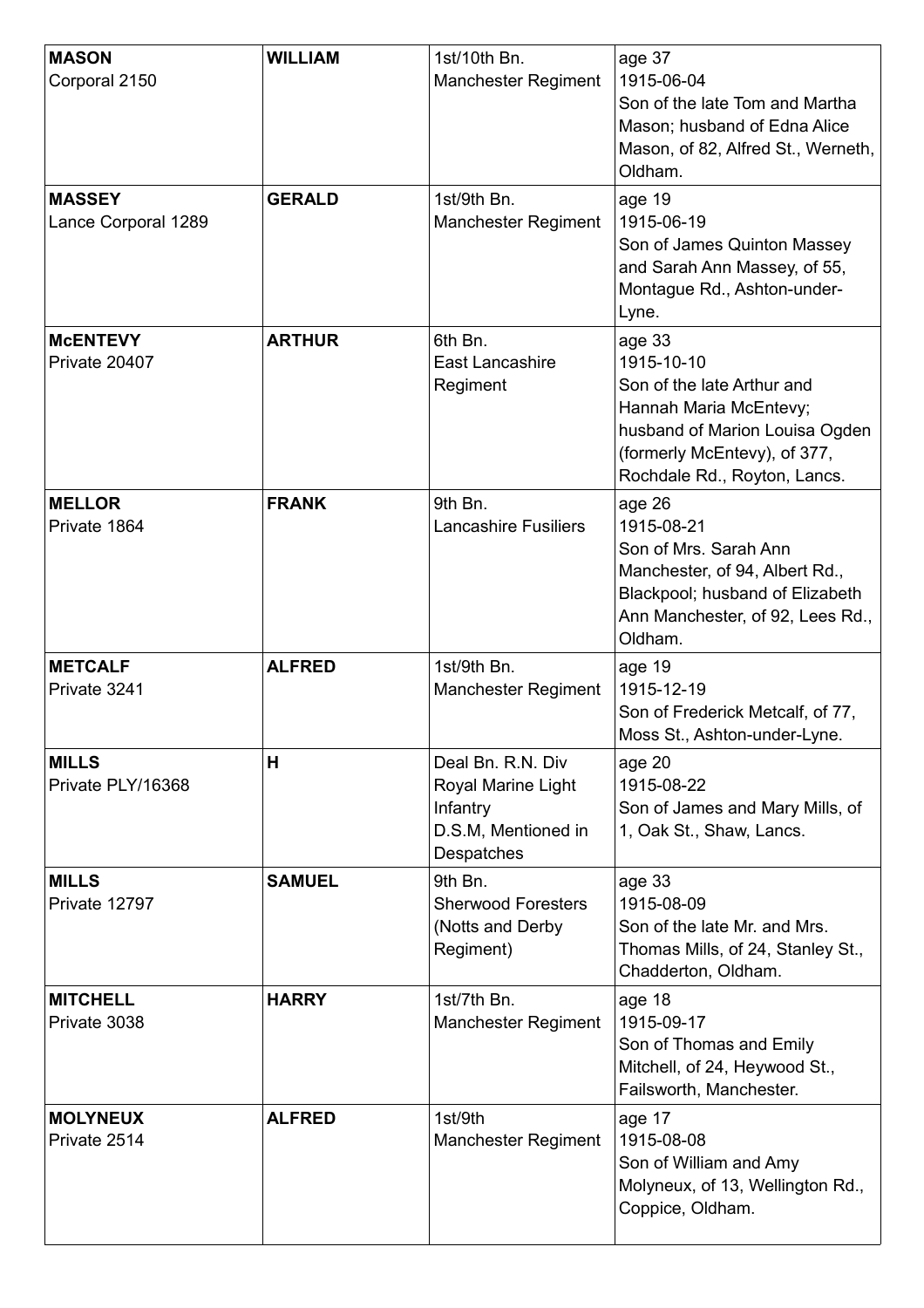| <b>NANSON</b><br>Serjeant 1745  | <b>WILLIAM</b>                   | 1st/10th Bn.<br><b>Manchester Regiment</b>                          | age 34<br>1915-06-04<br>Son of Elizabeth and the late<br>Charles James Nanson; husband<br>of Margaret Nanson, of 192,<br>Horsedge St., Oldham. Served in<br>the South African Campaign.<br>Former England Rugby Football<br>International. |
|---------------------------------|----------------------------------|---------------------------------------------------------------------|--------------------------------------------------------------------------------------------------------------------------------------------------------------------------------------------------------------------------------------------|
| <b>NEEDHAM</b><br>Lieutenant    | <b>GEORGE</b><br><b>GEOFFREY</b> | 1st Bn.<br>Lancashire Fusiliers.<br>M.C, Mentioned in<br>Despatches | age 20<br>1915-08-22<br>M C, Mentioned in Despatches<br>Son of George William Needham,<br>of "Holly Bank," Werneth,<br>Oldham.                                                                                                             |
| <b>NELSON</b><br>Private 1567   | <b>GEORGE</b>                    | "B" Coy. 1st/10th Bn.<br><b>Manchester Regiment</b>                 | age 22<br>1915-06-19<br>Son of Thomas and Mary Ann<br>Nelson, of 77, Wrigley Head,<br>Failsworth, Manchester.                                                                                                                              |
| <b>NELSON</b><br>Private 2760   | <b>TOM</b>                       | "D" Coy. 1st/7th Bn.<br><b>Manchester Regiment</b>                  | age 25<br>1915-08-07<br>Son of James and Mary Nelson,<br>of 217, Oldham Rd., Failsworth,<br>Manchester.                                                                                                                                    |
| <b>NOONAN</b><br>Private 4412   | <b>EDWARD</b>                    | 9th Bn.<br><b>Lancashire Fusiliers</b>                              | age 26<br>1915-08-21<br>Son of Edward and Charlotte<br>Noonan, of 5, Littlemoor Lane,<br>Oldham.                                                                                                                                           |
| <b>NUTTAL</b><br>Private 1850   | W                                | 1st/9th Bn.<br><b>Manchester Regiment</b>                           | age 20<br>1915-08-07<br>Son of George and Ada Nuttal, of<br>570, Oldham Rd., Bardsley,<br>Ashton-under-Lyne.                                                                                                                               |
| <b>O'CONNOR</b><br>Private 2095 | <b>JOHN JOSEPH</b>               | 1st/9th Bn<br><b>Manchester Regiment</b>                            | age 19<br>1915-08-12<br>Son of John Joseph and Maria<br>O'Connor, of 151, Wellington Rd.,<br>Ashton-under-Lyne. Native of<br>Hyde, Cheshire.                                                                                               |
| <b>OGDEN</b><br>Private 14610   | <b>JAMES</b>                     | 6th Bn.<br>Royal Inniskilling<br><b>Fusiliers</b>                   | age 27<br>1915-08-10<br>Brother of Mrs. E. Stevenson, of<br>30, Royley St., Royton, Oldham.<br>Native of Royton, Oldham.                                                                                                                   |
| <b>OGDEN</b><br>Private 1711    | <b>SIDNEY</b>                    | 9th Bn.<br><b>Manchester Regiment</b>                               | age 17<br>1915-06-20<br>Son of Mr. and Mrs. Arnold<br>Ogden, of 84, Hill St., Ashton-<br>under-Lyne.                                                                                                                                       |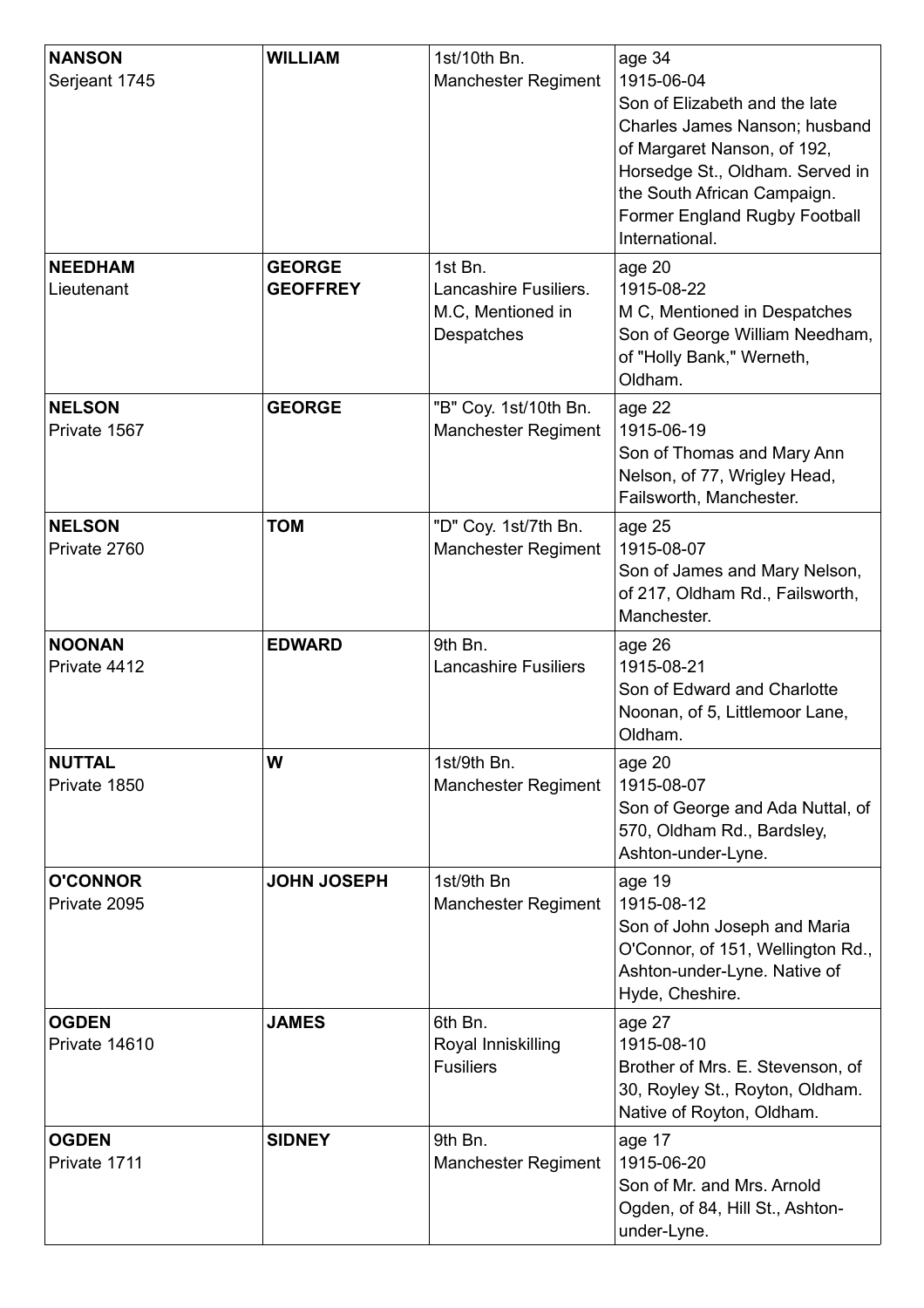| <b>OLIVE</b><br>Private 1590     | <b>EDMUND</b>      | "C" Coy. 10th Bn.<br><b>Manchester Regiment</b>     | age 18<br>1915-05-16<br>Son of John and Sarah Jane<br>Olive, of 16, Peak St., Werneth,<br>Oldham.                                                    |
|----------------------------------|--------------------|-----------------------------------------------------|------------------------------------------------------------------------------------------------------------------------------------------------------|
| <b>OPENSHAW</b><br>Private 1554  | <b>JOHN ARTHUR</b> | 1st/10th Bn.<br><b>Manchester Regiment</b>          | age 22<br>1915-06-19<br>Son of Mrs. Mary Elizabeth<br>Ogden, of 25, Belmont St.,<br>Oldham.                                                          |
| <b>PICKERING</b><br>Private 2273 | <b>HARRY</b>       | "D" Coy. 1st/10th Bn.<br><b>Manchester Regiment</b> | age 22<br>1915-06-04<br>Son of the late Joseph Pickering,<br>of 154, Chadderton Rd., Oldham.                                                         |
| <b>PICKLES</b><br>Private 3283   | <b>WILSON</b>      | 10th Bn.<br><b>Manchester Regiment</b>              | age 18<br>1915-12-05<br>Son of Hardy and Jane Pickles, of<br>32, Malton St., Coppice, Oldham.                                                        |
| <b>PINCHES</b><br>Private 13898  | <b>GEORGE</b>      | 6th Bn.<br>King's Own (Royal<br>Lancaster Regiment) | age 24<br>1915-08-10<br>Son of Mrs. Ann Pinches, of 128,<br>Oxford St., Oldham.                                                                      |
| <b>PINDER</b><br>Private 902     | <b>JOHN</b>        | 1st/10th Bn.<br><b>Manchester Regiment</b>          | age 29<br>1915-06-06<br>Son of Abraham and Agnes A.<br>Pinder, of Oldham; husband of<br>Minnie Pinder, of 51, Constantine<br>St., Waterhead, Oldham. |
| <b>POSTLE</b><br>Private 1775    | <b>WILLIAM</b>     | 9th Bn.<br><b>Manchester Regiment</b>               | age 19<br>1915-06-08<br>Son of James and Martha Postle,<br>of 71, Margaret St., Ashton-<br>under-Lyne.                                               |
| <b>RAWLINGS</b><br>Private 1380  | B                  | 1st/9th Bn.<br><b>Manchester Regiment</b>           | age 17<br>1915-06-09<br>Son of Elizabeth A. Rawlings, of<br>105, Bentinck St., Ashton-under-<br>Lyne.                                                |
| <b>REDFERN</b><br>Private 1178   | M                  | "D" Coy. 9th Bn.<br><b>Manchester Regiment</b>      | age 21<br>1915-05-23<br>Of Ashton-under-Lyne. Son of<br>Mrs. Rebecca Redfern, of 202,<br>Guide Lane, Hooley Hill, Lancs.                             |
| <b>REGAN</b><br>Private 1919     | <b>JOHN</b>        | 1st/10th Bn.<br><b>Manchester Regiment</b>          | age 23<br>1915-06-04<br>Husband of Emily Holt (formerly<br>Regan), of 38, Mulberry St.,<br>Glodwick, Oldham.                                         |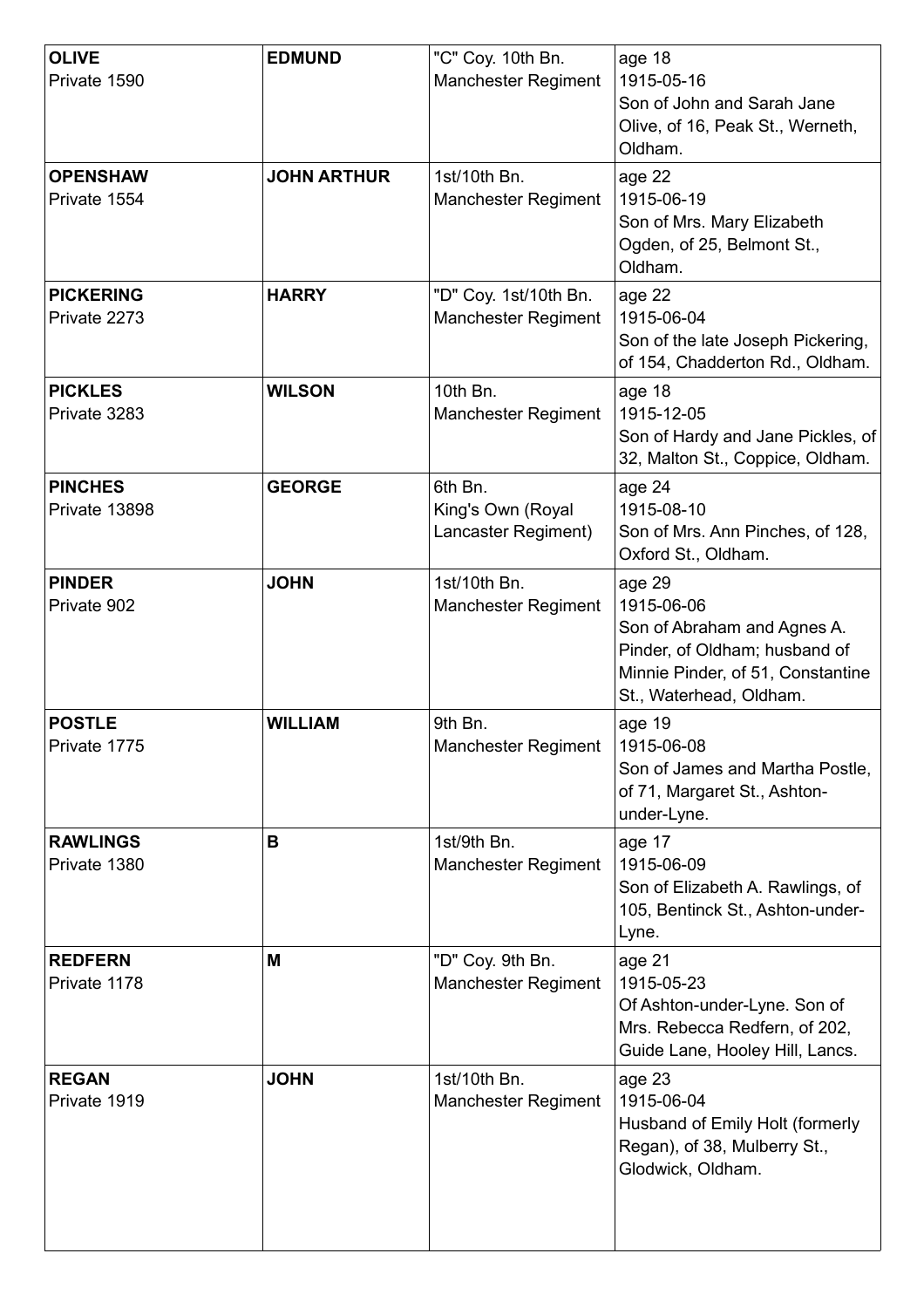| <b>RICHARDSON</b><br>Private 10196 | <b>WILLIAM HORACE</b> | 1st/6th Bn.<br><b>Lancashire Fusiliers</b>          | age 19<br>1915-08-07<br>Son of Walter and Sarah Ann<br>Richardson, of 78, Wellington St.,<br>Chadderton, Oldham.                     |
|------------------------------------|-----------------------|-----------------------------------------------------|--------------------------------------------------------------------------------------------------------------------------------------|
| <b>RIDGWAY</b><br>Private 9339     | <b>HARRY</b>          | 9th Bn.<br><b>Lancashire Fusiliers</b>              | age 19<br>1915-08-21<br>Son of Thomas and Sarah Ellen<br>Ridgway, of 34, Smith St., Lees,<br>Oldham.                                 |
| <b>ROBERTS</b><br>Private 9487     | <b>SAM</b>            | 9th Bn.<br><b>Lancashire Fusiliers</b>              | age 20<br>1915-08-09<br>Son of Samuel and Rachel<br>Roberts, of 211, Lees Rd.,<br>Oldham.                                            |
| <b>ROBINSON</b><br>Private 20850   | <b>EDWIN</b>          | 6th Bn.<br>East Lancashire<br>Regiment              | age 22<br>1915-11-12<br>Son of Thomas H. and Elizabeth<br>Robinson, of 65, Newearth St.,<br>Oldham.                                  |
| <b>ROBINSON</b><br>Private 11620   | <b>ARTHUR</b>         | 6th Bn.<br>The Loyal North<br>Lancashire Regiment   | age 33<br>1915-08-09<br>Stepson of Mrs. Ellen Ann<br>Robinson, of 4, Corporation<br>Terrace, Chapman St., Oldham<br>Rd., Manchester. |
| <b>ROBINSON</b><br>Private 1382    | <b>ERNEST</b>         | 1st/9th Bn.<br><b>Manchester Regiment</b>           | age 21<br>1915-06-07<br>Son of John W. and Sarah P.<br>Robinson, of 71, Hill St., Ashton-<br>under-Lyne.                             |
| <b>ROBINSON</b><br>Private 1617    | <b>THOMAS ERWIN</b>   | 1st/10th Bn.<br><b>Manchester Regiment</b>          | age 17<br>1915-06-04<br>Son of Charles Robinson, of 8<br>House, 2 Court, Hobson St.,<br>Oldham, and the late Mary Jane<br>Robinson.  |
| <b>ROBINSON</b><br>Private 10893   | <b>WILLIE</b>         | 6th Bn.<br>The Loyal North<br>Lancashire Regiment   | age ?<br>1915-08-09<br>Brother of Joseph Robinson, of<br>351, Ashton Rd. East, Failsworth,<br>Manchester.                            |
| <b>ROSE</b><br>Corporal 342        | <b>JOHN WILLIAM</b>   | 1st/10th Bn.<br><b>Manchester Regiment</b>          | age 39<br>1915-06-04<br>Father of Mrs. Mary Maloney, of<br>21, Morton St., Oldham.                                                   |
| <b>ROTHWELL</b><br>Private 1805    | <b>WILLIAM HENRY</b>  | "A" Coy. 1st/10th Bn.<br><b>Manchester Regiment</b> | age 21<br>1915-06-28<br>Son of Henry and Alice Rothwell,<br>of 42, Mustard St., Oldham.                                              |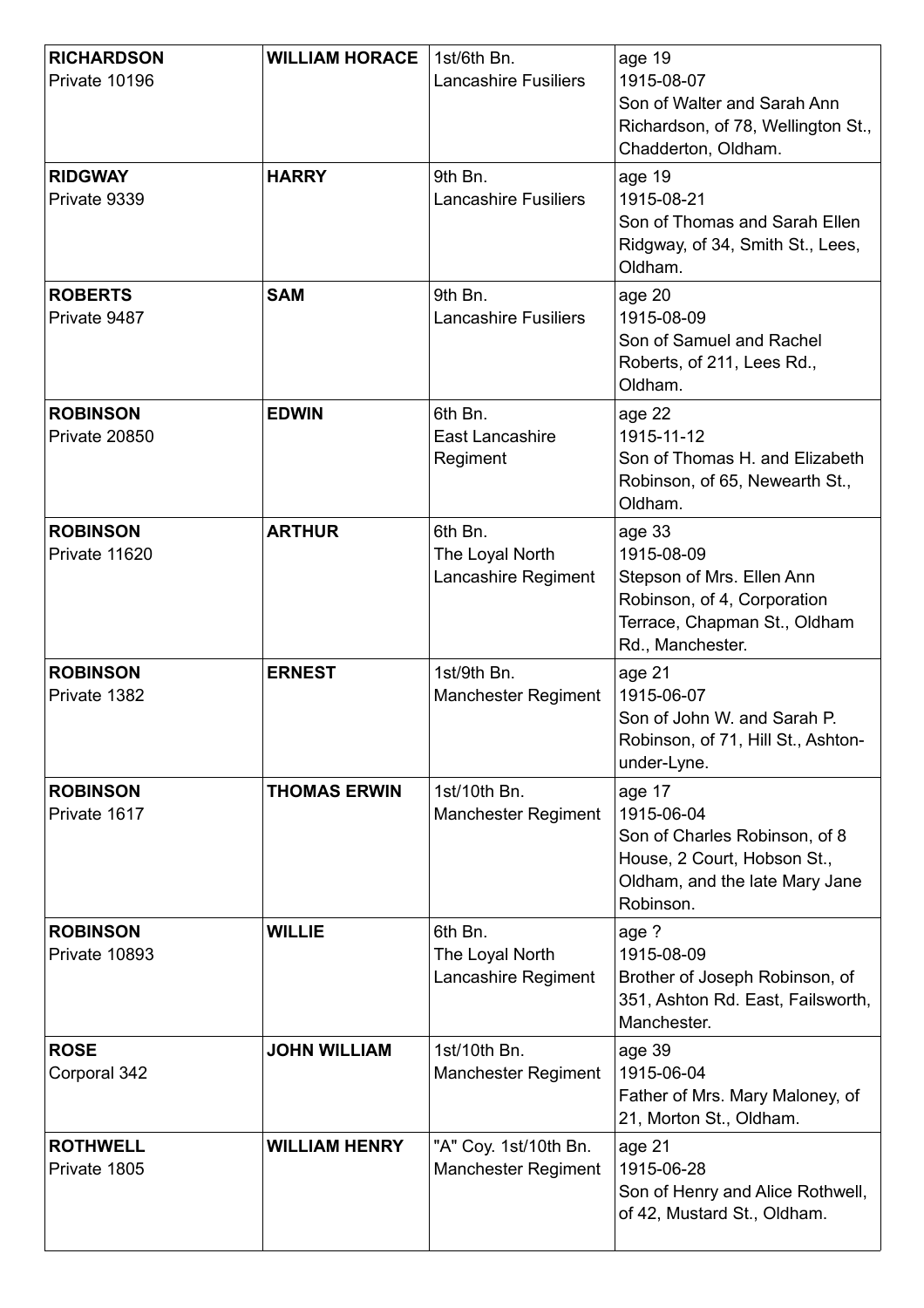| <b>ROYLE</b><br>Private 2529            | <b>HARRY</b>          | 10th Bn.<br><b>Manchester Regiment</b>               | age 19<br>1915-10-25<br>Son of Ralph Thomas Royle, of<br>14, Latimer St., Oldham, and the<br>late Mary Jane Royle.                                     |
|-----------------------------------------|-----------------------|------------------------------------------------------|--------------------------------------------------------------------------------------------------------------------------------------------------------|
| <b>RYDER</b><br>Private 1803            | <b>JAMES</b>          | "B" Coy. 1st/9th Bn.<br><b>Manchester Regiment</b>   | age 19<br>1915-06-19<br>Son of Thomas and Elizabeth<br>Ryder, of 169, Wellington Rd.,<br>Ashton-under-Lyne.                                            |
| <b>SANDERSON</b><br>Private 14770       | <b>FRED</b>           | 6th Bn.<br>King's Own (Royal<br>Lancaster Regiment)  | age 31<br>1915-08-10<br>Son of Samuel Sanderson, of 1,<br>Marlborough St., Oldham;<br>husband of Amy Sanderson, of<br>28, Oxford St., Werneth, Oldham. |
| <b>SCHOFIELD</b><br>Private 10/1645     | <b>JOE WILLIE</b>     | Hawke's Bay Coy.<br>Wellington Regiment,<br>N.Z.E.F. | age 28<br>1915-08-08<br>Son of Joseph and Annie<br>Schofield, of Weakey, Dobcross,<br>Oldham, England.                                                 |
| <b>SCHOFIELD</b><br>Private 2663        | <b>BENJAMIN GRIME</b> | 1st/10th Bn.<br><b>Manchester Regiment</b>           | age 20<br>1915-08-14<br>Son of Mrs. Ann Schofield, of<br>251, Middleton Rd., Oldham.                                                                   |
| <b>SHAW</b><br>Private 1798             | <b>JAMES HUBERT</b>   | 1st/10th Bn.<br><b>Manchester Regiment</b>           | age 17<br>1915-06-04<br>Son of Firth and Harriet Shaw, of<br>32, Springfield St., Higginshaw<br>Lane, Oldham.                                          |
| <b>SIDEBOTTOM</b><br>Private 1742       | <b>HARRY</b>          | 1st/9th Bn.<br><b>Manchester Regiment</b>            | age 20<br>1915-06-19<br>Son of George Harry and Jane<br>Sidebottom, of 496, Oldham Rd.,<br>Bardsley, Ashton-under-Lyne.                                |
| <b>SLINGER</b><br>Private 2178          | <b>HARRY</b>          | 1st/10th Bn.<br>Manchester Regiment                  | age 33<br>1915-06-04<br>Son of Francis Edward and Mary<br>Slinger, of 19 Anchor St., Oldham.                                                           |
| <b>SMETHURST</b><br>Lance Corporal 3616 | <b>JOHN EDMUND</b>    | 9th Bn.<br><b>Lancashire Fusiliers</b>               | age 24<br>1915-08-21<br>Son of Thomas Smethurst, of 79,<br>McBridge St., Ashton-under-Lyne.                                                            |
| <b>SMITH</b><br>Private 2282            | <b>FRANK</b>          | 1st/10th Bn.<br><b>Manchester Regiment</b>           | age 23<br>1915-06-04<br>Son of James and Martha Smith,<br>of 64, Blackshaw Lane, Heyside,<br>Shaw, Oldham.                                             |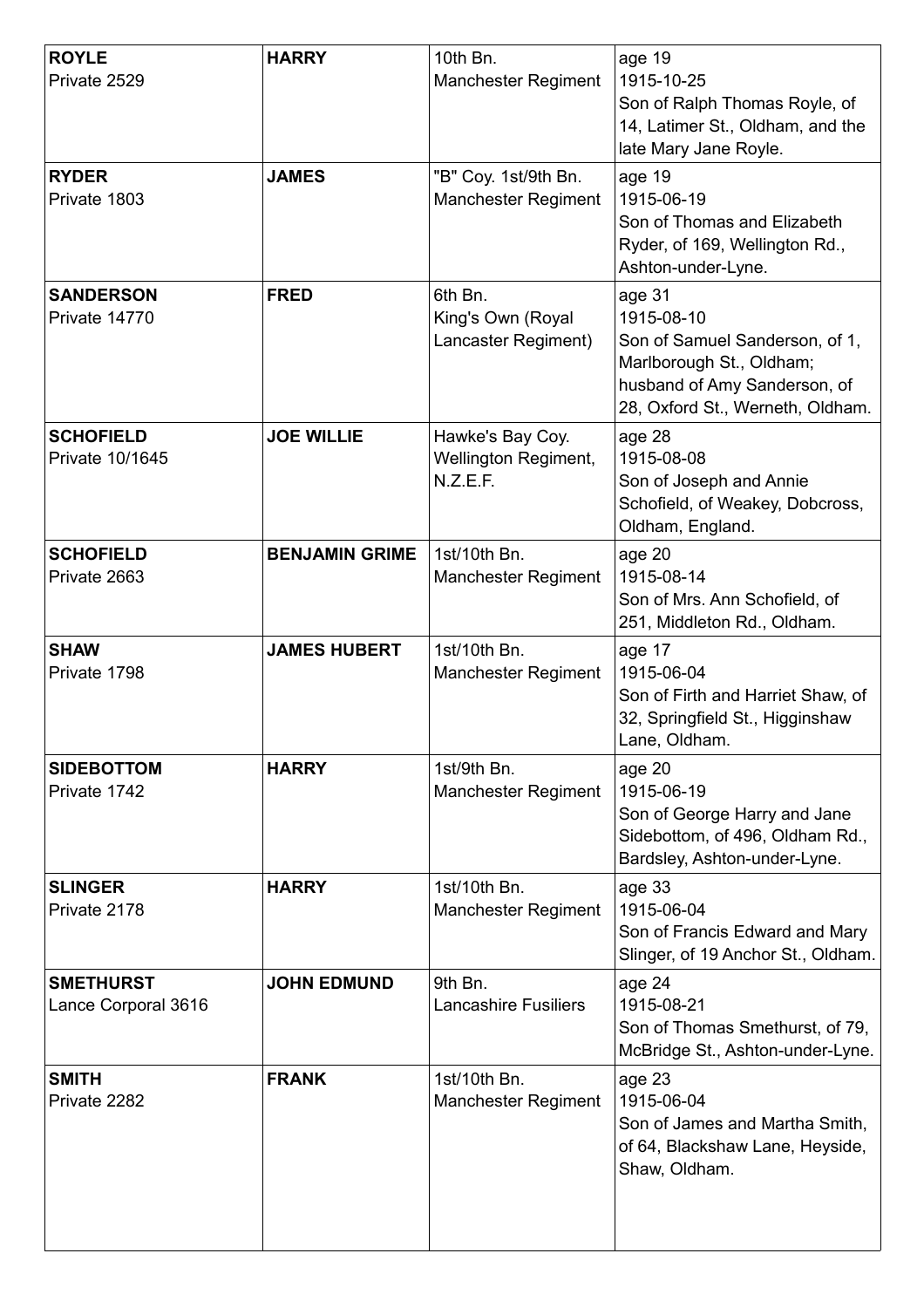| <b>SMITH</b><br>Serjeant 1473               | <b>ROBERT</b>        | 1st/10th Bn.<br><b>Manchester Regiment</b> | age 33<br>1915-06-04<br>Husband of Sarah Ann Smith, of<br>26, Adelphi St., Higginshaw Rd.,<br>Oldham.                                                                                                                            |
|---------------------------------------------|----------------------|--------------------------------------------|----------------------------------------------------------------------------------------------------------------------------------------------------------------------------------------------------------------------------------|
| <b>SMITH</b><br>Private 1137                | <b>THOMAS</b>        | 1st/9th Bn.<br><b>Manchester Regiment</b>  | age 21<br>1915-06-19<br>Son of Mrs. Margaret Smith, of<br>Lordsfield, Turner Lane, Ashton-<br>under-Lyne.                                                                                                                        |
| <b>STONES</b><br>Private 2089               | <b>PERCY</b>         | 1st/9th Bn.<br><b>Manchester Regiment</b>  | age 23<br>1915-08-08<br>Son of Ann Stones, of 40,<br>Alexandra St., Ashton-under-<br>Lyne, and the late Charles<br>Stones.                                                                                                       |
| <b>STOTT</b><br>Private 1867                | <b>FRED</b>          | 1st/10th Bn.<br><b>Manchester Regiment</b> | age 20<br>1915-08-09<br>Son of Samuel Henry Stott, of 34,<br>Norbury St., Oldham.                                                                                                                                                |
| <b>STOTT</b><br>Lieutenant                  | <b>JAMES</b>         | 10th Bn.<br><b>Manchester Regiment</b>     | age 18<br>1915-06-19<br>Son of William Smith Stott and<br>Helena Stott, of Westlands,<br>Werneth, Oldham.                                                                                                                        |
| <b>STOTT</b><br>Private 1652                | <b>RICHARD</b>       | 1st/9th Bn.<br>Manchester Regiment         | age15<br>1915-06-13<br>Son of Mrs. B. Doran (formerly<br>Stott), of 104, Turner Lane,<br>Ashton-under-Lyne, Lancs.                                                                                                               |
| <b>STRACHAN</b><br>Private 1542             | <b>THOMAS HENRY</b>  | 1st/10th Bn.<br><b>Manchester Regiment</b> | age 22<br>1915-06-04<br>Son of James Henry and Ellen B.<br>Strachan, of 6, Kendal St.,<br>Oldham.                                                                                                                                |
| <b>STRAFFORD</b><br>Private2542             | <b>CLAUDE</b>        | 1st/10th Bn.<br><b>Manchester Regiment</b> | age 20<br>1915-10-20<br>Son of Richard and Mary Ann<br>Strafford, of 54, Hanson St.,<br>Clarksfield, Oldham.                                                                                                                     |
| <b>STRINGER</b><br><b>Second Lieutenant</b> | <b>ALBERT EDWARD</b> | 9th Bn.<br><b>Manchester Regiment</b>      | age 37<br>1915-06-07<br>Son of Edward and Ann Stringer,<br>of 6, Trafalgar Square, Ashton-<br>under-Lyne. B.Sc., Victoria<br>University, Manchester. Deputy<br>Headmaster, Municipal<br>Secondary School, Ashton-under-<br>Lyne. |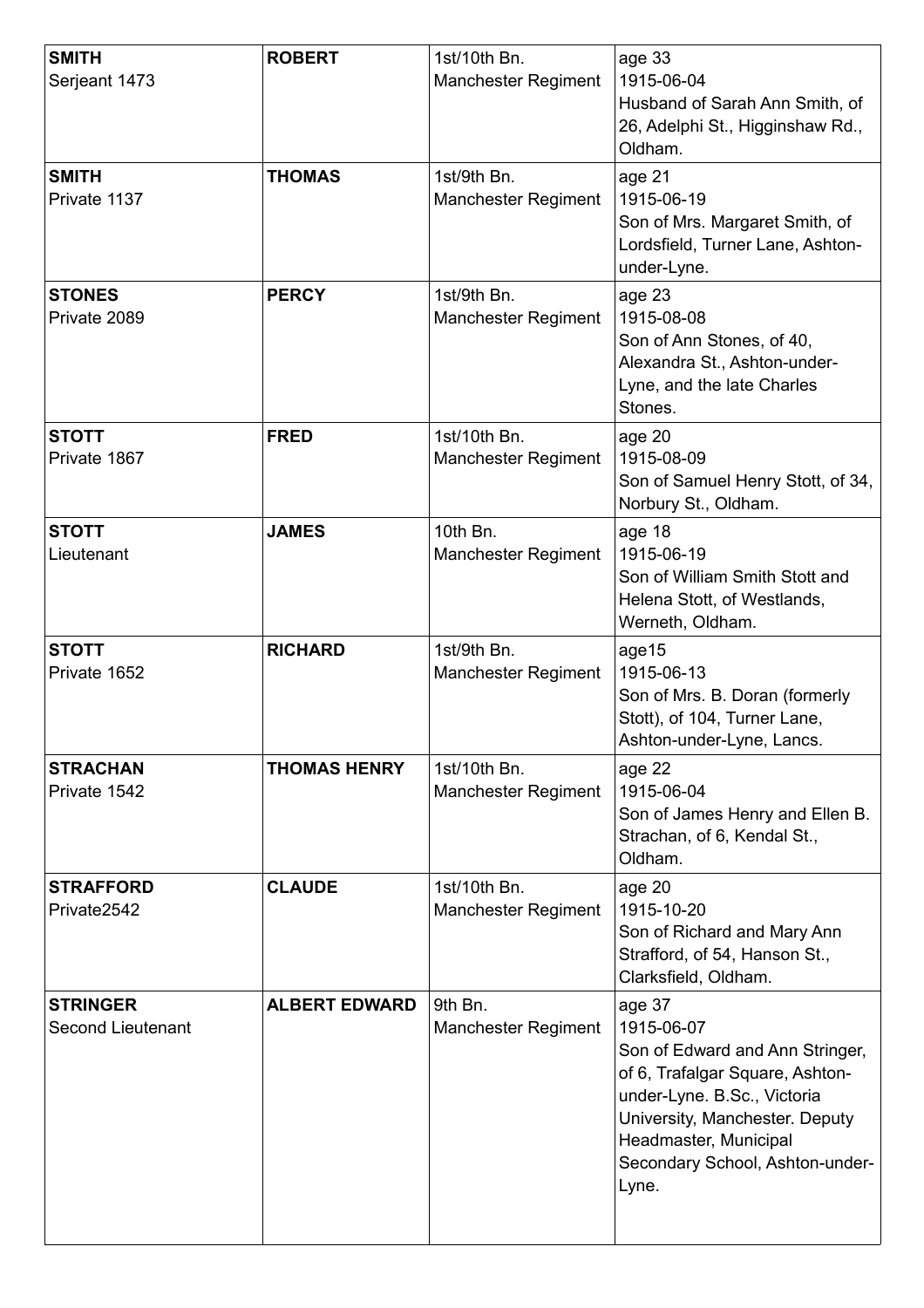| <b>STYLES</b><br>Private 1611     | <b>HARRY</b>        | 1st/10th Bn.<br><b>Manchester Regiment</b>          | age 22<br>1915-06-04<br>Son of Mrs. Mary Styles, of 35,<br>Marmaduke St., Oldham.                                                         |
|-----------------------------------|---------------------|-----------------------------------------------------|-------------------------------------------------------------------------------------------------------------------------------------------|
| <b>SWEENEY</b><br>Private 18534   | <b>WILLIAM</b>      | 6th Bn.<br><b>East Lancashire</b><br>Regiment       | age 33<br>1915-12-11<br>Served as DEAN. Son of Mr. and<br>Mrs. Edward Sweeney, of 10,<br>Edate St., Failsworth,<br>Manchester. Of Oldham. |
| <b>SYKES</b><br>Private 13878     | <b>ROBERT HENRY</b> | 9th Bn.<br><b>Lancashire Fusiliers</b>              | age 26<br>1915-08-21<br>Son of the late William Sykes;<br>husband of Nellie Sykes, of 8,<br>Copster Place, Hollins Rd.,<br>Oldham.        |
| <b>TAYLOR</b><br>Serjeant 1271    | <b>JAMES</b>        | "A" Coy. 1st/9th Bn.<br><b>Manchester Regiment</b>  | age 21<br>1915-07-12<br>Son of late John and Eliza Taylor,<br>Of Ashton-under-Lyne.                                                       |
| <b>TAYLOR</b><br>Private 1925     | <b>JAMES HENRY</b>  | 1st/10th Bn.<br><b>Manchester Regiment</b>          | age 18<br>1915-06-04<br>Son of John and Matilda Taylor, of<br>I, Grantham St., Oldham.                                                    |
| <b>TAYLOR</b><br>Private 2285     | <b>JOHN LOWE</b>    | "B" Coy. 1st/10th Bn.<br><b>Manchester Regiment</b> | age 24<br>1915-06-04<br>Son of Jane Taylor, of 79, Beever<br>St., Oldham, and the late William<br>Henry Taylor.                           |
| <b>TAYLOR</b><br>Private 2050     | <b>PETER</b>        | 1st/9th Bn.<br><b>Manchester Regiment</b>           | age 26<br>1915-06-07<br>Son of Mr. and Mrs. John Taylor;<br>husband of Alice Taylor, of 138,<br>Kathrine St., Ashton-under-Lyne.          |
| <b>THORPE</b><br>Private 3723     | <b>GEORGE</b>       | 9th Bn.<br><b>Lancashire Fusiliers</b>              | age 29<br>1915-08-21<br>Son of the late Alfred and<br>Elizabeth Thorpe, of Ashton-<br>under-Lyne.                                         |
| <b>TORKINGTON</b><br>Private 2175 | <b>RICHARD</b>      | "D" Coy. 1st/6th Bn.<br><b>Manchester Regiment</b>  | age 18<br>1915-06-03<br>Son of William and Ada Mary<br>Torkington, of 9, Milton Place,<br>Ashton-under-Lyne.                              |
| <b>TRAVIS</b><br>Private 2196     | <b>GEORGE</b>       | 1st/10th Bn.<br><b>Manchester Regiment</b>          | age 31<br>1915-06-19<br>Brother of Mrs. Mary Mellor, of<br>24, Bedford St., Oldham.                                                       |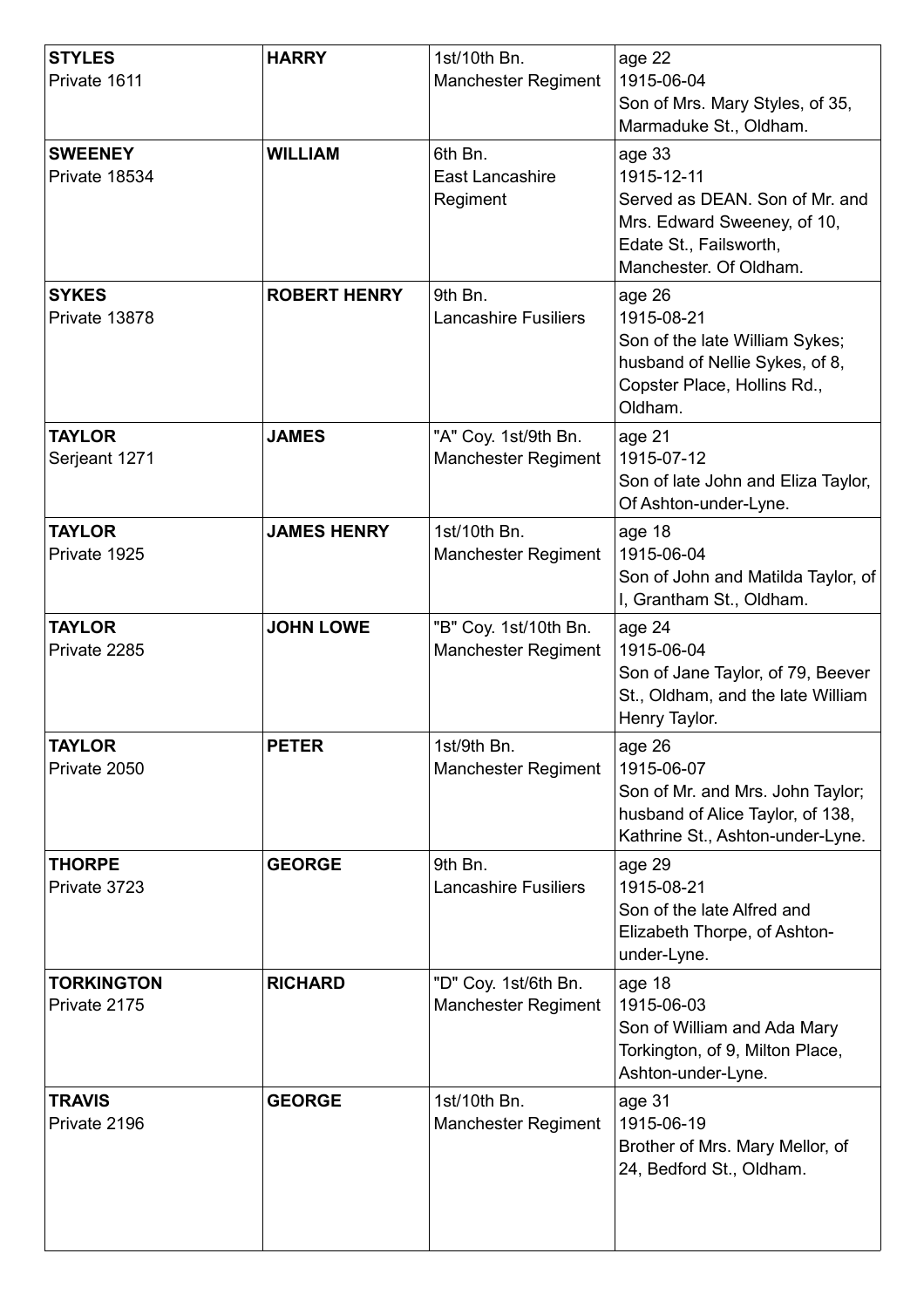| <b>TRAVIS</b><br>Private 2161        | J                                | 9th Bn.<br><b>Manchester Regiment</b>      | age ?<br>1915-06-20<br>Husband of E. H. Travis, of 123,<br>Hope St., Ashton-under-Lyne.                           |
|--------------------------------------|----------------------------------|--------------------------------------------|-------------------------------------------------------------------------------------------------------------------|
| <b>TURNER</b><br>Lance Corporal 1239 | <b>JOHN</b>                      | 1st/10th Bn.<br><b>Manchester Regiment</b> | age 21<br>1915-06-04<br>Husband of Mrs. Clara Turner, of<br>4, Lansdowne Rd., Chadderton,<br>Oldham.              |
| <b>URMSON</b><br>Private 1530        | <b>RALPH</b>                     | 1st/10th Bn.<br><b>Manchester Regiment</b> | age 19<br>1915-06-03<br>Son of Ralph and Sarah Urmson,<br>of 34, Heron St., Hollinwood,<br>Oldham.                |
| <b>WAITE</b><br>Private 2853         | <b>JOSEPH</b>                    | 1st Bn.<br><b>Lancashire Fusiliers</b>     | age 27<br>1915-08-21<br>Son of Mrs. E. Dale (formerly<br>Waite), of 56, Flower St., Oldham<br>Rd., Manchester.    |
| <b>WALKER</b><br>Private 1557        |                                  | 1st/9th Bn.<br><b>Manchester Regiment</b>  | age 20<br>1915-07-22<br>Son of William and Emily Walker,<br>of 30, Lumb Lane, Little Moss,<br>Ashton-under-Lyne.  |
| <b>WALKER</b><br>Private 2017        | <b>JAMES</b>                     | 1st/10th Bn.<br><b>Manchester Regiment</b> | age 28<br>1915-06-04<br>Husband of Ellen Cunningham<br>(formerly Walker), of 3, Marple<br>St., Coldhurst, Oldham. |
| <b>WARD</b><br>Private 1236          | THOMAS                           | 1st/10th Bn.<br><b>Manchester Regiment</b> | age 21<br>1915-06-04<br>Son of Mrs. Emily Ward, of 27,<br>Castle Mill St., Oldham.                                |
| <b>WATSON</b><br>Private 1152        | <b>HAROLD</b>                    | 1st/10th Bn.<br><b>Manchester Regiment</b> | age 22<br>1915-06-04<br>Son of Mrs. Elizabeth Conner, of<br>177, Garforth St., Chadderton,<br>Oldham.             |
| <b>WHITEHEAD</b><br>Private 3035     | <b>THOMAS</b><br><b>NICHOLAS</b> | 10th Bn.<br><b>Manchester Regiment</b>     | age 32<br>1915-12-23<br>Husband of Nellie Whitehead, of<br>16, Bagnall St., Oldham.                               |
| <b>WILDE</b><br>Private 1215         | <b>JOSEPH</b>                    | 1st/9th Bn.<br>Manchester Regiment         | age 22<br>1915-06-07<br>Son of Joseph and Mary Jane<br>Wilde, of 68, Oldham Rd.,<br>Waterloo, Ashton-under-Lyne.  |
| <b>WOOD</b><br>Private 987           | <b>ARTHUR</b>                    | 1st/10th Bn.<br><b>Manchester Regiment</b> | age 25<br>1915-06-04<br>Son of George and Sarah Ann<br>Wood, of 18, Shaw St., Oldham.                             |